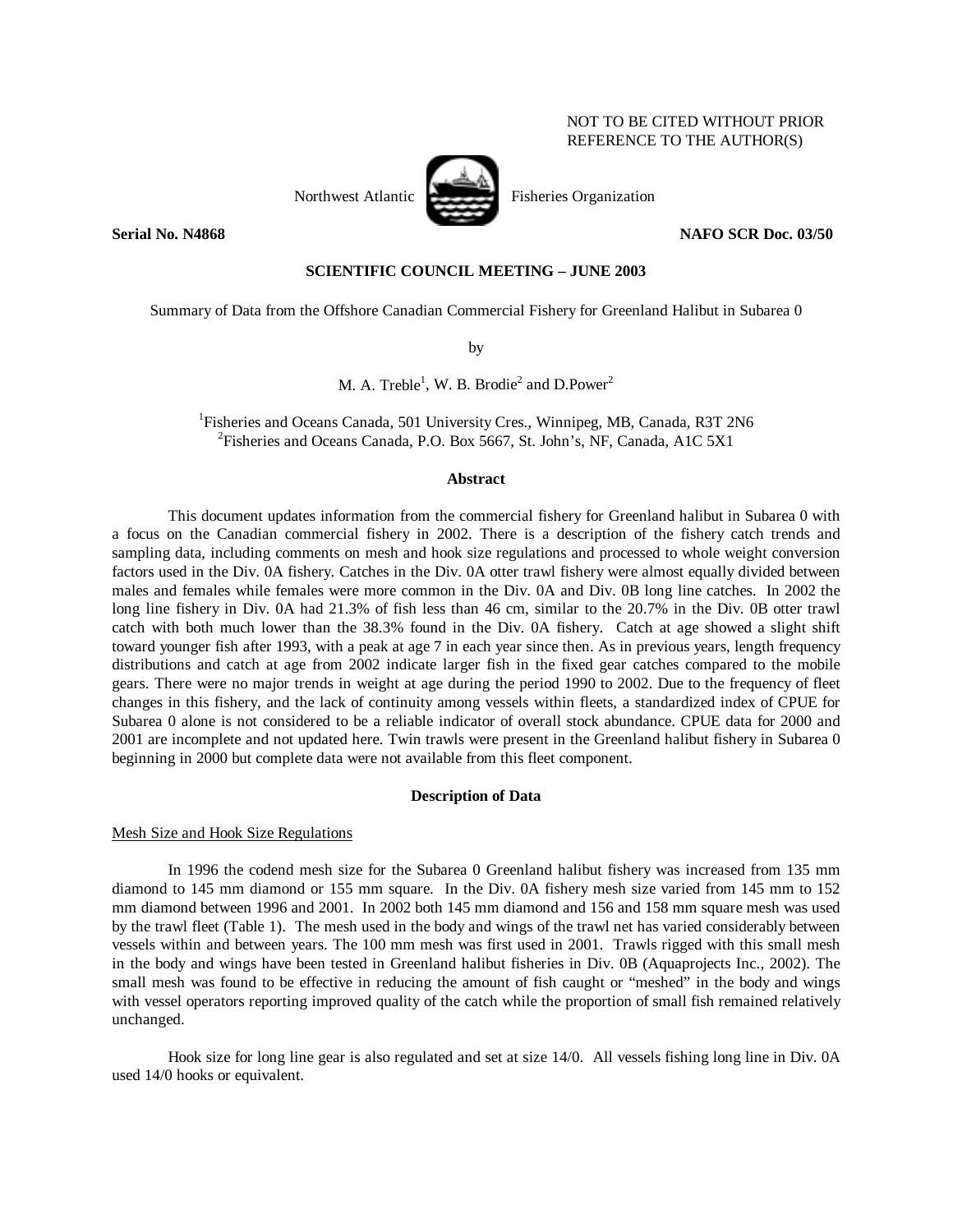#### Conversion Factors

 Standard conversion factors have been published by Fisheries and Oceans Canada Statistical Coordinating Committee for the Atlantic Coast in STACAC Document #2, which were subsequently revised in June of 1984. A conversion factor of 1.4 is listed for Greenland halibut, gutted, head off. The type of cut used to remove the head (single or double) explained most of the variation in conversion factors examined by Kulka (1985). However, both single and double head cuts resulted in conversion factors greater than the 1.4 used by some vessel captains in 2001 and 2002 (Table 2).

The FAO compiles conversion factors used by various countries for a number of species and product types. For Greenland halibut, gutted, head off, frozen they list 1.43 (Poland) and 1.5 (Greenland) and for gutted, tail off, head off, frozen they list 1.44 (Germany) (FAO, 2000). Observers have conducted experiments during the course of their sampling in Div. 0A and have indicated an appropriate conversion factor would be in the order of 1.44-1.55 for the type of product currently produced in Div. 0A (Table 2). Canadian observers will be implementing a CF of 1.49 for Greenland halibut, product code 120 (gutted, tail off, head off, collar bone out) in Div. 0A (Joe Firth, DFO St. John's, pers. comm.).

### Sampling from the 2002 fisheries

The otter trawl fisheries during 2002 in Div 0A and 0B, as well as the longline fisheries in Div. 0A, were well sampled with respect to length compositions. In Div. 0A, length samples were collected from the Latvian, Russian, and Norwegian vessels fishing Canadian quotas under charter arrangements. In Div 0A and 0B, length data were collected from Canadian-flagged vessels as well, although there were no length or otolith samples from the fixed gear (longline, gillnet) fisheries in Div. 0B in 2002. There were 91 978 length measurements collected in Div. 0A in 2002, compared with 19 704 in Div. 0B. Catches in each area in 2002 were within 4% of each other. This discrepancy in length sampling between the two Divisions can be explained by the fact that Div. 0A has 100% observer coverage on all fleets whereas observer coverage in Div. 0B is 100% for the mobile fleet but only 20% on the fixed gear fleet. Also, in 2002 some of the observers in Div. 0A were specifically requested to take additional length measurements in order to determine the level of small fish (≤45 cm) in the catches (Joe Firth, DFO St John's, pers. comm.). In addition, there was extensive sampling of longline catches in 0A, but no sampling of the longline or gillnet catches (total 2 127 tons) in Div. 0B. To allow estimation of the fixed gear catch at age from Div 0B, selected longline length frequencies from Div 0A were used. These 0A frequencies had the largest mean lengths, given that fixed gear catches in 0B in previous years contained a high proportion of larger, older fish when compared with otter trawl age compositions.

Otoliths collected from catches in Div. 0A have not yet been aged, so 538 otoliths collected in 2002 in Div. 0B were used with the length data from both Divisions. Because some length frequencies contained lengths which were greater than the largest fish in the age-length keys, 61 otoliths from 2000 and 2001 at these lengths (>85 cm) were added to the 2002 keys where necessary. The number of otoliths collected from Div 0B in 2002 continued a declining trend in recent years, from 1 421 in 1999 to 1 115 in 2000 to 720 in 2001. Additional otoliths were collected in 2001 from Div. 0B, but have not been analyzed for inclusion here. In addition, otoliths from Div 0A collected in 2001 and 2002 could be used in updated calculations after they have been aged, should substantial differences exist between growth rates in Div. 0A and 0B.

There are no data on by-catch from the shrimp fishery in Subarea 0 included in this paper, or from catches in the inshore fixed-gear fishery in Cumberland Sound. Catches from these fisheries are relatively small and have generally been dealt with elsewhere.

## Catch Data

 It should be noted that there are considerable uncertainties with the catch data for Greenland halibut in Subarea 0. In the data for the early-1990s, the use of charter vessels from non-Canadian countries to fish Canadian quotas resulted in some double counting of catch data. Although this problem has been resolved for some time for the Div. 0B catches, the introduction of non-Canadian charters in the Div. 0A fishery has resulted in similar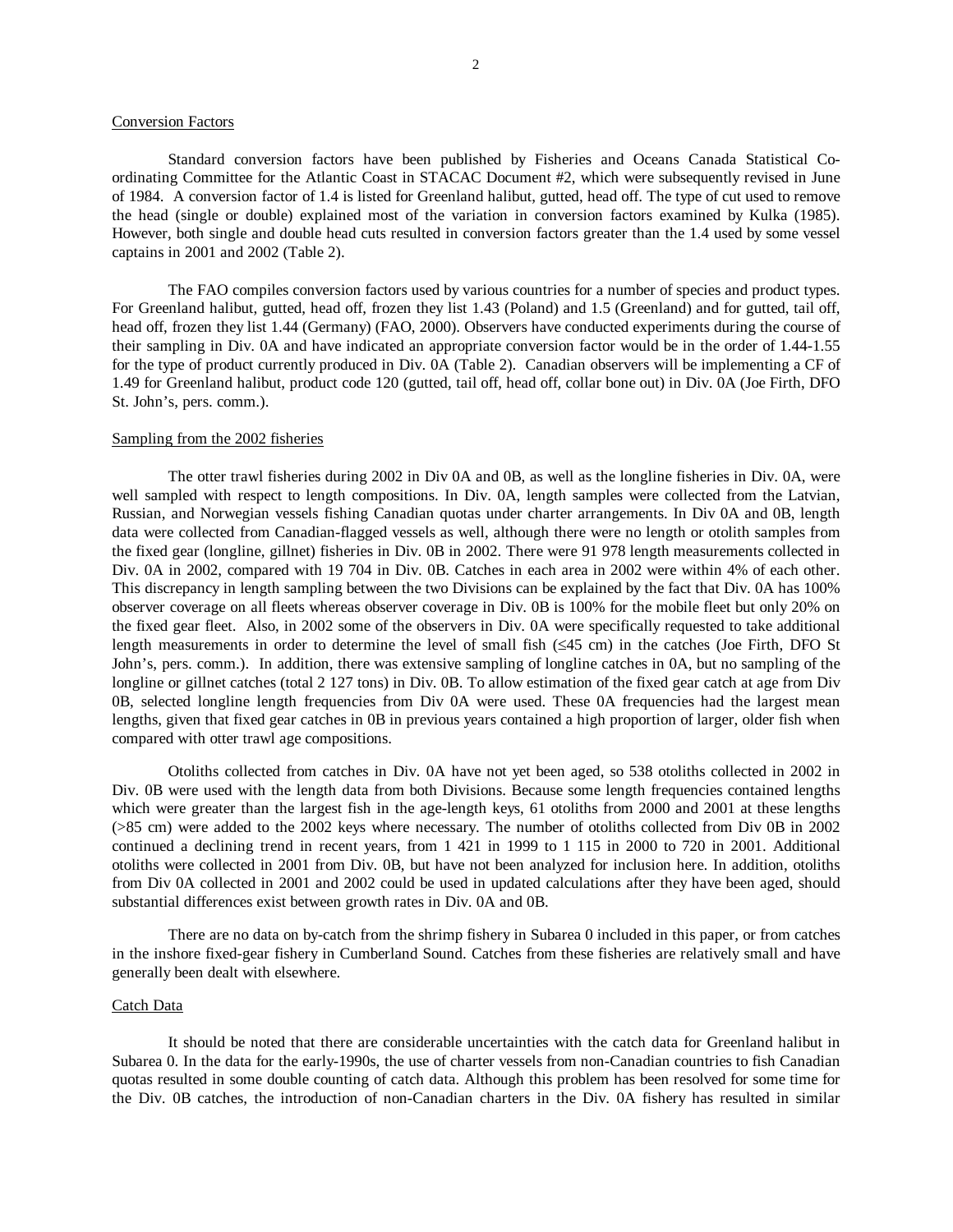problems with the 2001 and 2002 STATLANT 21A and B catch data. Logbook data for catches in 2000 by some Newfoundland-based vessels were not available and these catches were summarized from quota reports, resulting in incomplete data for month fished. As well, it is likely that some data for vessels fishing with licenses issued for Nunavut-based companies may not have been tabulated for the years 1997-99, although the full extent of this is not known at present. This may explain some of the apparent shortfall of reported catches by Canada of about 1 000 tons against the 5 500 tons quotas in 1998 and 1999. NAFO Scientific Council members have used national and observer databases to compile the catch statistics presented in this report and used in the assessment of the Subarea  $0+1$  stock.

The introduction of twin trawls to the fishery in 2000 has resulted in a new gear type. There is some question as to whether this new twin trawl gear has been coded differently from single trawls in data from some vessels or fleets operating in Div. 0B. Further examination of logbooks and observer data will be required to see the extent of this problem and whether or not it can be resolved. In the meantime, it is not possible to fully update the Subarea 0 CPUE series until this has been clarified. A non-standardized CPUE series for the Div. 0A fishery is presented.

#### **Results and Discussion**

#### Catch Trends

 Catches of Greenland halibut in Subarea 0 increased from less than 1 000 annually in the late-1980s to an average of about 10,000 tons per year in 1990-92 (Jorgensen 2002). A new management unit was introduced in 1995, which excluded the inshore waters of Div. 1A in Greenland from the TAC for Subareas 0+1. As a result, the TAC for Subarea 0+1 offshore was decreased from 25 000 to 11 000 tons split equally between SA 0 and SA 1. Subsequently, catches in Subarea 0 were reduced to between 5 300 and 6 700 tons per year in 1995 to 1997. A further reduction to about 4 400 tons occurred in 1998. In 1999 catches in Div. 0B totaled about 4 050 tons, with 310 tons being taken in Div. 0A, for a total of 4 360 tons from Subarea 0. With the exception of a relatively small inshore fishery in Cumberland Sound, and some exploratory fishing in Subarea 0 beginning in 1996, virtually all the catch in Subarea 0 prior to 1999 occurred offshore in Div. 0B. Table 3 contains catch estimates for the Div. 0A fishery from 1996 to 2002.

In 2001, a new quota of 4 000 tons was introduced for Div. 0A and 1A offshore, separate from the 11 000 tons in Div. 0B + 1B-F offshore. Catches in Div. 0A in 2001 were 2 625 tons and data from that fishery are presented in Treble and Bowering (2002). The fishery in 2001 in Div. 0B caught almost 4 900 tons, similar to the catch in Div. 0B in 2000. In 2002 the catch in Div. 0B was 3 968 tons, (including 106 tons from the inshore fishery in Cumberland Sound). In 2002 an additional 4 000 tons was added to the quota for Div. 0A and 1A offshore. Catches in Div. 0A in 2002 were 3 561 tons (3 800 tons observer estimated) an increase of approx. 1 000 tons over 2001. The decline in the Div. 0B catch from 2001 to 2002 may be related to the increased quota in Div. 0A. At least one and possibly more vessels were licensed to fish in both Divisions and the catch rates were quite good in Div. 0A in 2002 so some effort may have been redirected from Div. 0B to Div. 0A.

Ice conditions in Subarea 0 continue to limit the fishing season to between April and December (Table 4). In Division 0B catches have been taken mainly by otter trawl, although catches by gillnet are becoming more important (over 1 900 tons between 1999 and 2001, 1 572 tons in 2002 (Table 4)). Longline catches also increased in recent years, from 400 tons in 1999, to almost 800 in 2001 but have dropped to 449 tons in offshore Div. 0B in 2002 (Table 4). In 1997, about 70% of the catch of 5 740 tons was taken by otter trawl, but this percentage declined to about 40% in 1999 (Brodie, 2000). In 2000, just over 50% of the catch came from otter trawls, about half of which was taken by twin trawls. In 2001 and 2002, the percentage of otter trawl catch was 40% and 46%, respectively, although no breakdown of twin vs. single trawl was available. Vessels from Canada, Japan, Faroe Islands, Russia, and Norway were the main participants in the fishery since the late-1980s, although there have been many changes to fleet compositions over time. During the 1990s, much of the Canadian quota in this fishery was caught under charter agreements with vessels from most of the nations listed above, although there were no such arrangements with non-Canadian vessels from 1999 to 2002 in Div. 0B.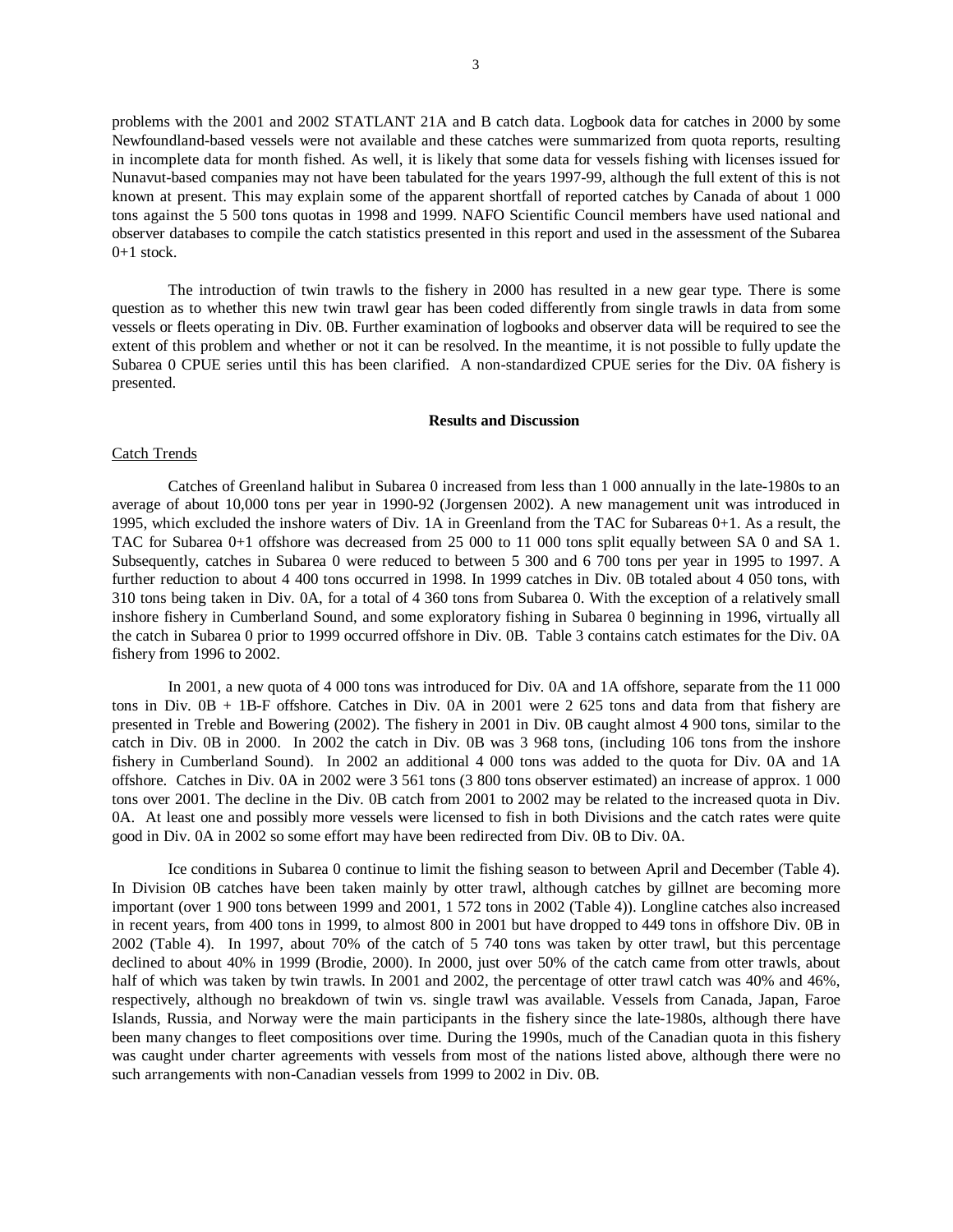In Div. 0A catches were taken entirely by otter trawl from 1996 to 2001. Twin trawl gear was first introduced in 2000. A breakdown of catches by single and twin trawl was not available for 2000 and 2001. Longline gear was introduced in 2002 and comprised 30% of the catch. Almost 70% of the trawl catch were taken using the twin trawl gear. The Nunavut based quota holders in this fishery do not have the capacity at this time to undertake fishing operations directly so this catch has been caught under charter arrangements with Southern Canadian and foreign companies from countries that have included Faroes, Poland, Lithuania, Estonia, Latvia, Russia and Norway.

#### Catch Distribution

 Distribution of the catch and effort for Div. 0A and 0B are shown in Fig. 1-5. In Div. 0A in 2001 trawl catches were distributed all along the shelf slope up to approx.  $71^{\circ}$  N with a few sets taken near  $72^{\circ}$  N (Fig. 1). In 2002 trawl catches extended to approx.  $73^{\circ}$  with the double trawl catch concentrated between  $71^{\circ}$  and  $72^{\circ}$  N (Fig. 2). Depths fished in 2002 were similar to previous years for the trawl fleet, ranging from 693 m to 1 310 m with the majority concentrated around 1 000 m. The long line fleet concentrated in the southeast of Div. 0A,  $66^{\circ}$  to  $69^{\circ}$ N (Fig. 3) and between 554 m and 1 250 m.

The location of the Div. 0B fishery has not differed greatly from 2000 to 2002 and is located along the shelf slope between  $61^\circ$  and  $64^\circ$  N at 900 m to approx. 1 500 m depths (Fig. 4). The otter trawl fleet concentrated between  $61^{\circ}$  and  $63^{\circ}$  N (Fig. 5).

## Length Frequency

 Sampling data from observers assigned to the Div. 0A vessels from 1996 to 2002 are shown in Fig. 6. These data show the proportion at length in the sampled catch for male, female and sex unknown and have not been adjusted to the overall catch. In 1996 lengths ranged from 20 cm to 95 cm with two distinct modes, one at 41 cm and another at 50 cm. In subsequent years there has been a narrowing of the distribution and a shift to a single mode, 50 cm in 1997 and 44 cm in 2001. With the inclusion of longline gear into this fishery in 2002 the length distribution has shifted slightly to the right with a modal length of 47 cm. The modal length for males and females in 2002 were similar to those seen in 2001 (approx. 45 cm) but the mean lengths increased slightly over the 2001 values (Table 5).

The minimum size of fish sampled in the 2002 Div. 0A long line catch was larger than in the Div. 0A trawl catch but the maximum size of fish sampled was similar (Table 5). The modal length for males was 47 cm and for females it was 49 cm. Mean length for males was 50 cm while females had a mean length of 55 cm.

Figures 7 and 8 show the length frequency from the 2002 observer samples raised to the total overall catch by gear and location. Catches in the Div. 0A otter trawl were almost equally divided between males and females while females were more common in the Div. 0A long line (64%) and Div. 0B otter trawl catches (70%) (Fig. 7). Length distribution for the Div. 0A longline catch was similar to that of the Div. 0B otter trawl catch (Fig. 8).

There is a small fish protocol in Canada that stipulates that there should be no more than 15% of Greenland halibut catch ≤45 cm in length. In some fisheries the vessels have been asked to move to new ground when they have sets that produce more than 15% small fish. However, in Subarea 0 this has been difficult to achieve given the structure of the Greenland halibut stock in this area, particularly in Div. 0A, and the selectivity of the minimum mesh size allowed in this fishery. The percentage of fish ≤45 cm based on the data shown in Fig. 8 is similar to that calculated from the sampled catch (Table 5). The longline fishery in Div. 0A had 21.3% of fish ≤45 cm, similar to the 20.7% in the Div. 0B trawl fishery with both much lower than the 38.3% found in the Div. 0A trawl fishery in 2002.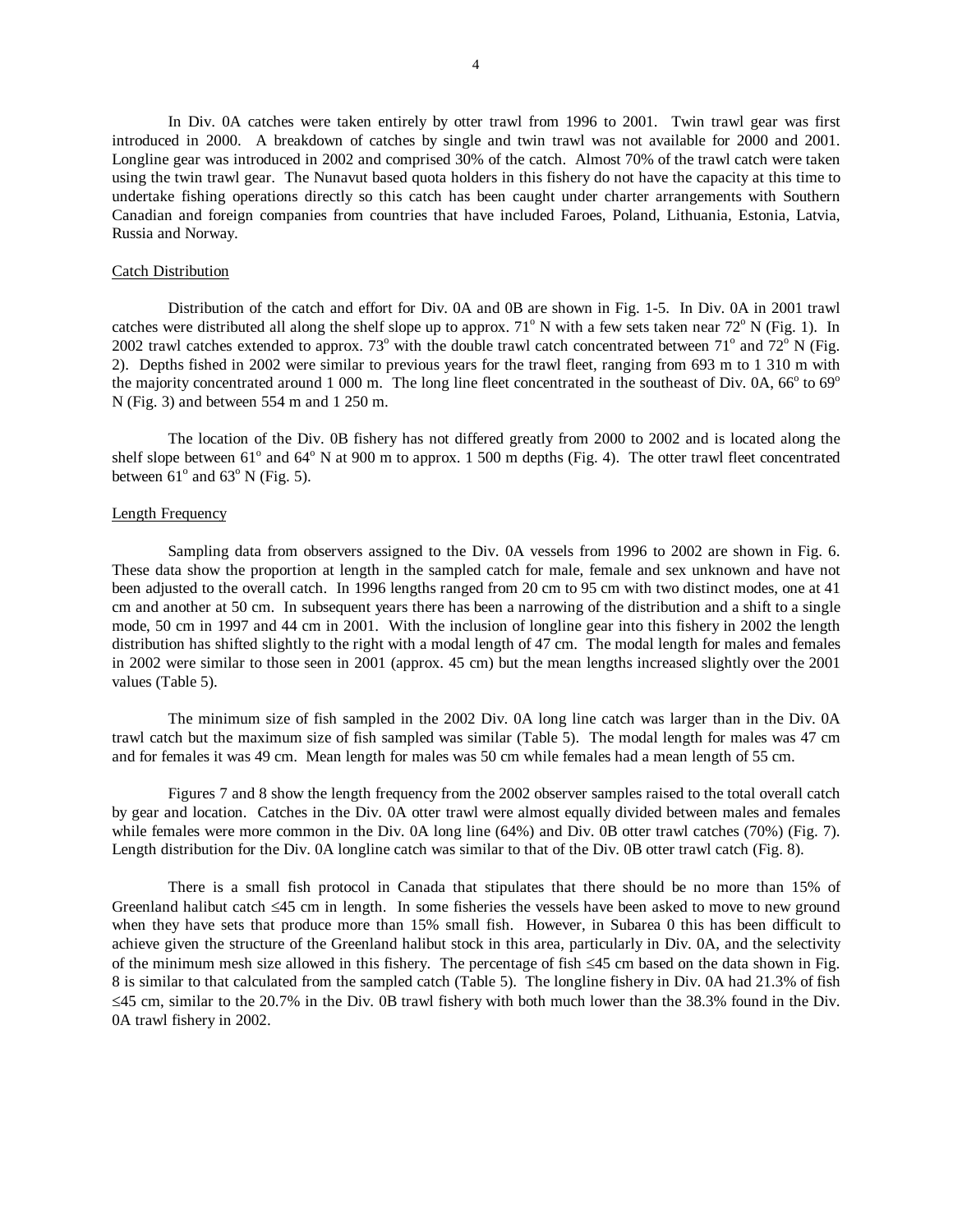#### Catch at age

Brodie and Power (2002) presented catch at age and mean weight at age data from 1988-2001, including data from previous documents by Atkinson *et al.* (1994), and Brodie and Bowering (1998). These data are almost all from Div 0B, and have been incorporated in the assessments of the G. halibut stock in Subareas 0+1 (e.g. Jorgensen, 2002). Most of the sampling data used in these analyses were collected at sea by observers, although some port sampling information was also included. *Catch at age from the 2002 fisheries* 

The available samples were used to generate the catch at age and weights at age, by Division, for 2002. Similar procedures were used as in previous years, although in some years, a few samples contained data in which the sex of each fish could not be recorded, because of processing at sea. In these cases, the sex was assigned as female, given the large percentage of females which occurred in comparable sexed samples.

Table 6 shows the catch at age calculations for the 2002 fishery. Examination of the length frequencies from single and twin trawls revealed very little difference, so these were therefore combined to produce an otter trawl age frequency in both Divisions. Age composition in the otter trawl fishery in Div. 0B in 2002 was very similar to previous years, with ages 7 and 8 dominating (Table 6). Age 7 was also the dominant age in the otter trawl fishery in Div 0A, but there was a higher proportion of age 6 fish in Div 0A compared to 0B. Table 6 also shows a comparison of the catch at age totals from fixed gear and mobile gear from both Divisions, although the comparison in Div 0B is not particularly useful given that the longline sampling actually came from Div 0A. Longline catches in 0A were also dominated by age 7, but there were proportionally more fish at ages 8+ in longline catches compared to otter trawl. Ages 7 and 8 were dominant by number in the combined catch at age in both Divisions, in numbers and weight. There is considerable uncertainty in the Div 0B catch at age, given the absence of fixed gear samples.

 Table 7 (a and b) shows the catch at age and mean weights at age for 1988-2001 along with a sum-ofproducts (S.O.P.) check (Table 7c). These data are almost exclusively from Div 0B. The nominal catches used to derive the total catch at age values for 1988-99 were taken from Jorgensen (2000). For 2002, as in 1998-2001, mean weights at age were calculated from mean lengths at age using the length-weight relationship for NAFO Div. 2G, calculated from survey data obtained in 1997 (Gundersen and Brodie, 1999). As noted by Atkinson et al. (1994), there was a shift in the catch at age to younger fish with the increased otter trawl fishery in 1990 onward. In 1988-89, catches were taken mainly by longlines in deep water, and contained proportionally more old fish. From 1990-93, age 8 was predominant in catches, but from 1994-2002, the modal age in each year was 7. This may be due in part to the fishery occurring slightly later in the year in the latter period. Few fish older than 13 years appeared in the catch at age after 1990, although a few individuals as old as 16 were taken in the fishery every year.

Mean weights at most ages in 2002 were similar to those of recent years, and the weights showed little in the way of trends over time (Table 7b). The S.O.P. check (Table 7c) indicated a slight bias toward underestimating the catch weight in most years, although this bias was substantial in 2001. As noted previously, the catch at age and mean weights at age for fixed gear catches in Div 0B in 2001 and 2002 contain considerable uncertainty.

## CPUE

In previous papers (Brodie, 1999; Brodie and Bowering, 1998), a standardized CPUE for Div. 0B was calculated from available data using a multiplicative model. However, it was thought that the lack of overlap of fleets throughout the time series likely caused problems in the CPUE standardization in Subarea 0. It was noted that there is not a single fleet which is present in all years of the time series, and that there was only one fleet involved in the 1999-2001 fisheries for which complete data were available. As well, the presence of twin trawls in 2000-02 has added a new gear type and has raised a question on how this gear code and effort data for twin trawls have been recorded. At least a portion of the twin trawl data in some years may not be distinguishable from single trawl data from the same vessel. An update of CPUE will be presented if/when this issue can be resolved.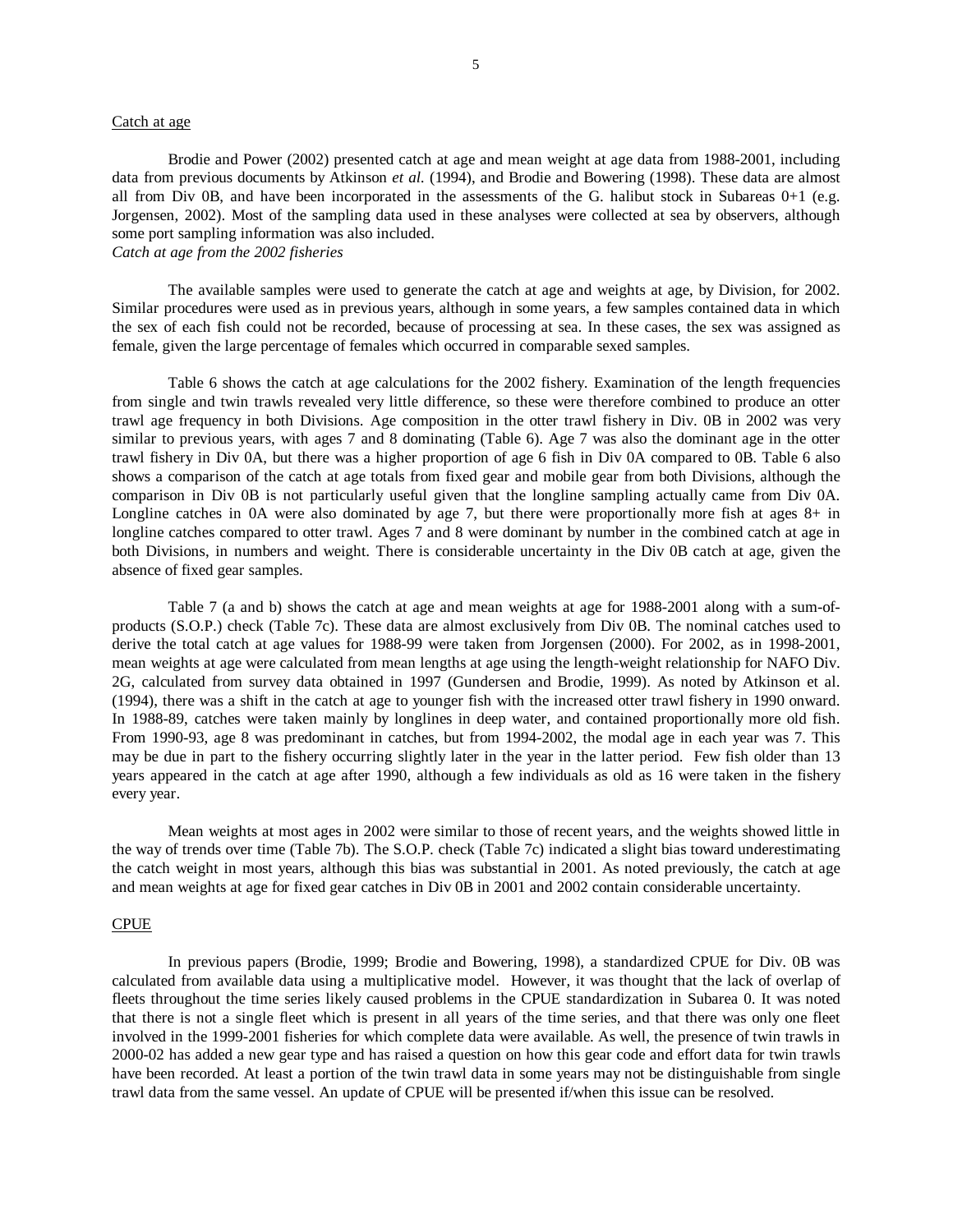Unstandardized mean catch rates have been calculated for trawl and longline vessels fishing in Div. 0A and are presented in Table 8 and Fig. 9. Single trawl mean CPUE has fluctuated around 0.5 t/h between 1996 and 2001 with an increase to approx. 0.8 t/h in 2002. The twin trawl catch rate was approx. 0.8 t/h for 2000 and 2001 and increased to approx. 1.2 t/h in 2002. However, it is important to keep in mind that as in Div. 0B there have been a number of different vessels and size classes operating in this fishery since 1996. Also, the Div. 0A fishery is sill a relatively new and developing fishery. Catches increased in 2001 and 2002 from relatively low levels and in 2002 trawl effort in particular was concentrated on new grounds in the north that had only been lightly fished in previous years.

### **References**

- Aquaprojects Inc. 2002 Greenland halibut (turbot) selectivity experiments carried out aboard the Arctic Endurance. Fisheries Diversification Project no. 258-D.
- Atkinson, D.B., W.R.Bowering and W.Brodie. 1994. Analysis of data collected by observers during the Greenland halibut otter trawl fisheries in Subarea 0 during 1988-93. NAFO SCR Doc. 94/47, Ser. No. N2417. 10 p.
- Brodie, W. 2000. Analysis of data from the commercial fishery for Greenland halibut in Subarea 0. NAFO SCR Doc. 00/26, Ser.No. N4255.
- Brodie, W. 1999. Analysis of data from the commercial fishery for Greenland halibut in Subarea 0. NAFO SCR Doc. 99/47, Ser.No. N4106.
- Brodie, W.B. and W.R.Bowering. 1998. Data from the commercial fishery for Greenland halibut in Subarea 0. NAFO SCR Doc. 98/39, Ser.No. N3027, 11 p.
- Brodie, W.B. and D.Power. 2002. Update of data from the offshore Canadian commercial fishery for Greenland halibut in Division 0B. NAFO SCR Doc. 02/50, Ser. No. N4662.
- FAO. 2000. Food and Agriculture Organization of the United Nations Fisheries Circular. No. 847, Rev. 1. Rome, FAO. 176 p.
- Gundersen, A.C. and W.B.Brodie. 1999. Length-weight relationships of Greenland halibut in NAFO Divisions 2GHJ and 3KLMNO, 1990-97. NAFO SCR Doc. 99/31, Ser. No. N4087.
- Jorgensen, O.A. 2000. Assessment of the Greenland halibut stock complex in NAFO Subarea 0 + Div. 1A offshore + Div. 1B - 1F. NAFO SCR Doc. 00/38, Ser. No. N4087.
- Jorgensen, O.A. 2002. Assessment of the Greenland halibut stock component in NAFO Subarea 0 + Div. 1A offshore + Div. 1B - 1F. NAFO SCR Doc. 02/67, Ser. No. N4679.
- Kulka, D.W. 1985. A description of gutted and head off production for selected species with special reference to conversion factors from product to whole weight. CAFSAC Res. Doc. 85/105. 27 p.
- Treble, M.A. and W.R.Bowering. 2002. The Greenland halibut fishery in NAFO Division 0A. NAFO SCR Doc. 02/46, Ser. No. N4658.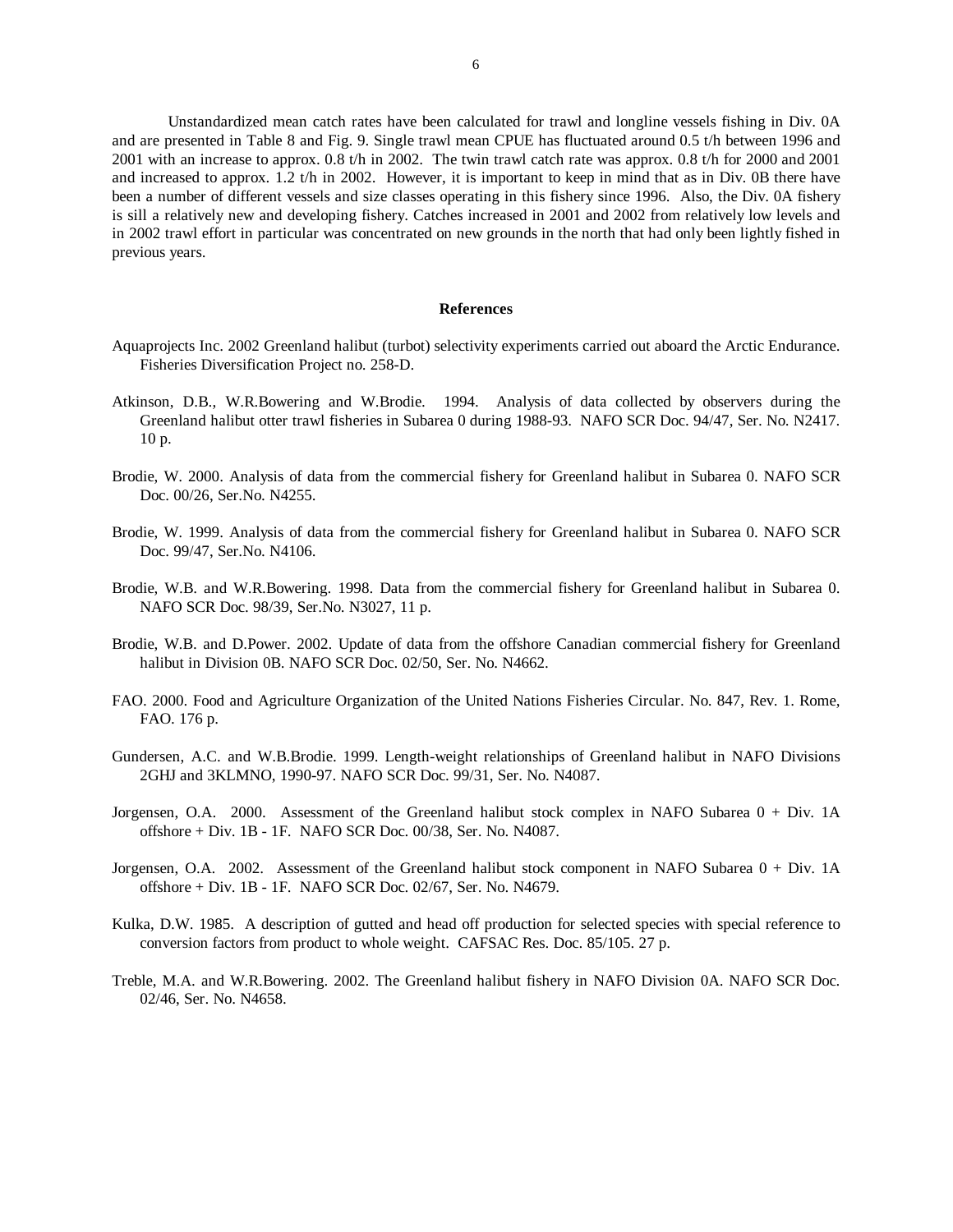|      | Codend             | Body                         |
|------|--------------------|------------------------------|
| Year | Mesh (mm)          | Mesh (mm)                    |
| 1996 | 147, 148           | 147, 149, 150                |
| 1997 | 145, 147, 148      | 153, 152, 160                |
| 1998 | 145                | 146                          |
| 1999 | 145, 147           | 152, 153                     |
| 2000 | 145                | 160                          |
| 2001 | 145, 148, 150, 152 | 100, 135, 150, 155, 160, 200 |
| 2002 | 145 diamond        | 100, 155 diamond             |
|      | 156, 158 square    | 155, 154 square              |

Table 1. Mesh used in the otter trawl gear during the Div. 0A Greenland halibut fishery 1996-2001.

Table 2. Processed to round weight conversion factors used by vessel captains and observers in the Div. 0A Greenland halibut fishery.

| Year | Captain | Observer      | <b>Observer's Source</b> | Type of Product                                                |
|------|---------|---------------|--------------------------|----------------------------------------------------------------|
| 1996 | 1.43    | 1.51          | 6 experiments            | Gutted, head off, single cut collar bone out, tail off, frozen |
| 1997 | 1.44    | 1.48          | na                       | na                                                             |
|      | 1.44    | 1.55          | twice a week tests       | na                                                             |
|      | na      | 1.40          | na                       | na                                                             |
| 1998 | 1.44    | 1.47-1.51     | twice a week tests       | na                                                             |
| 1999 | 1.44    | 1.44-1.47     | twice a week tests       | na                                                             |
| 2000 | na      | 1.41          | na                       | na                                                             |
|      | na      | 1.43          | na                       | na                                                             |
| 2001 | 1.40    | 1.45          | na                       | Gutted, head off, tail off, collar bone out (code 120)         |
|      | na      | 1.45 and 1.48 | na                       | na                                                             |
|      | na      | 1.49          | 3 experiments            | Gutted, head off, tail off, collar bone out (code 120)         |
| 2002 | 1.40    | 1.40          | list                     | na                                                             |
|      | 1.50    | 1.48          | experiment, n=200 fish   | Gutted, head off, double cut collar bone out, tail off, frozen |
|      | 1.40    | 1.49          | list                     | Gutted, head off, tail off, collar bone out (code 120)         |
|      | 1.40    | 1.50          | experiment               | Gutted, head off, tail off, collar bone out (code 120)         |
|      | 1.43    | 1.49          | list                     | Gutted, head off, tail off, collar bone out (code 120)         |
|      | 1.49    | 1.49          | list                     | Gutted, head off, tail off, collar bone out (code 120)         |
|      | 1.40    | 1.49          | observer manual          | Gutted, head off, tail off, collar bone out (code 120)         |
|      | 1.49    | 1.49          | list                     | Gutted, head off, tail off, collar bone out (code 120)         |
|      | na      | 1.47          | na                       | Gutted, head off, tail off, collar bone out (code 120)         |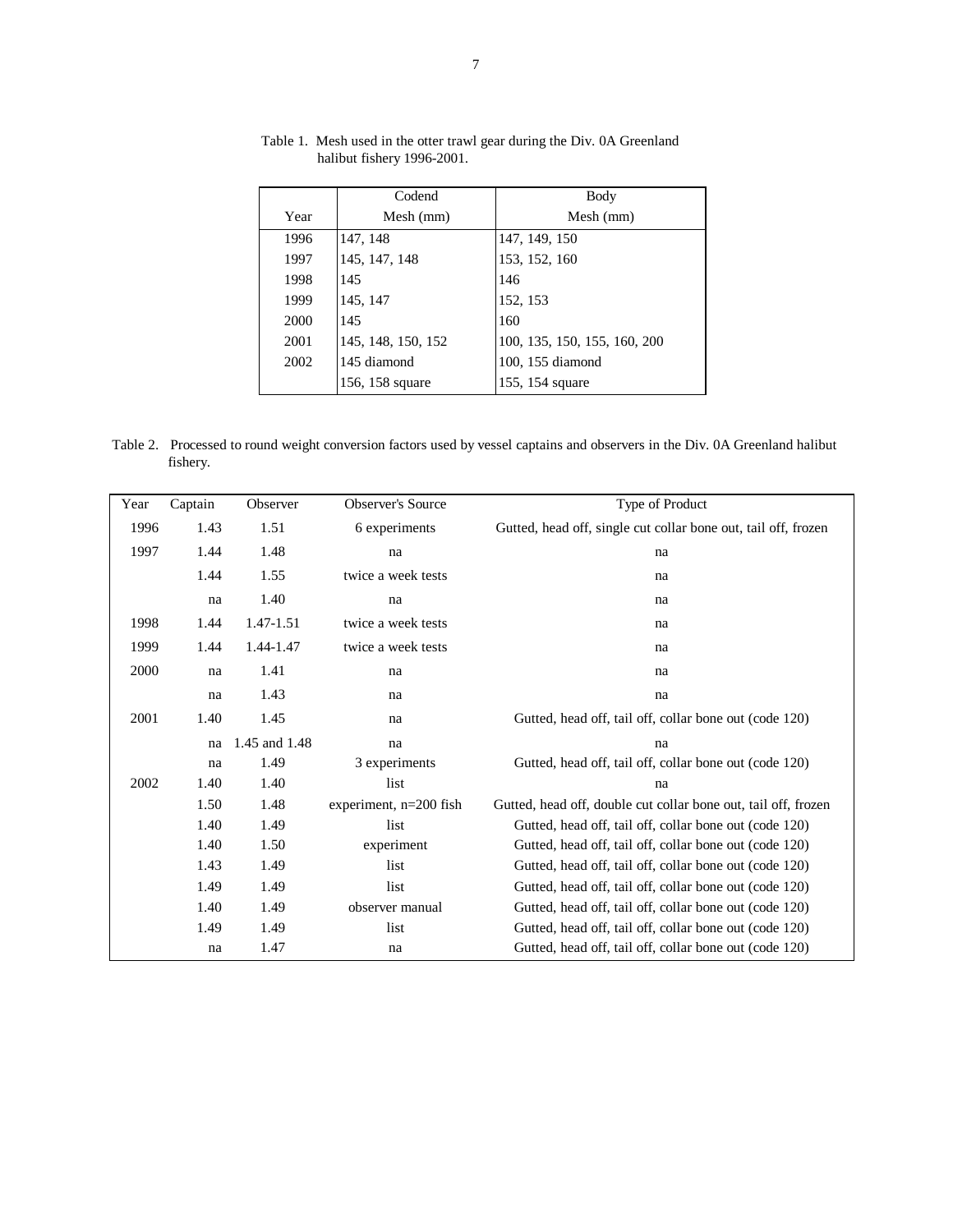Table 3. Greenland halibut catch in Division 0A. Catches from estimates by onboard observers as well as Fisheries and Oceans Canada statistics division are presented. Differences between the estimates are likely due to differences in conversion factors used. The Division 0A fishery has had 100% observer coverage since 1996.

| Year | Observer     | National    |
|------|--------------|-------------|
|      | Est.Catch(t) | Stats $(t)$ |
| 1996 |              | 329         |
| 1997 |              | 241         |
| 1998 |              | 42          |
| 1999 |              | 310         |
| 2000 |              | 320         |
| 2001 | 2,651        | 2,626       |
| 2002 | 3,800        | 3,561       |

Table 4 . Canadian catch of Greenland halibut in Subarea 0 in 2002, by division, region, month and gear. Div. 0B data from Fisheries and Oceans Statistics Branch, Div. 0A data from Observers (100% coverage). Fisheries and Oceans statistics show total catches of 3 561 tons for Div. 0A, however, a monthly breakdown was not available at this time, therefore, observer data have been substituted. OT=otter trawl, GN=gillnet and LL=longline.

|              |           | <b>DIVISION 0B</b> |     |            |           |     |       | <b>DIVISION 0A</b> |                 |      |              | <b>SUBAREA 0</b> |
|--------------|-----------|--------------------|-----|------------|-----------|-----|-------|--------------------|-----------------|------|--------------|------------------|
|              | Can (N)   |                    |     | Can<br>(M) | Can (C&A) |     |       | Can (C&A)          |                 |      |              |                  |
|              | <b>OT</b> | <b>GN</b>          | LL  | <b>OT</b>  | <b>OT</b> | LL  | Total | Single<br>Trawl    | Double<br>Trawl | LL   | <b>TOTAL</b> | <b>TOTAL</b>     |
| April        | 11        |                    |     |            |           |     | 11    |                    |                 |      |              | 11               |
| May          | 429       | 232                | 75  | 333        |           |     | 1069  |                    |                 |      |              | 1069             |
| June         | 51        | 447                | 235 | 68         |           |     | 801   |                    |                 |      |              | 801              |
| July         |           | 273                | 123 |            |           |     | 396   |                    | 9               | 49   | 59           | 455              |
| August       |           | 242                | 10  |            |           |     | 252   | 15                 | 924             | 203  | 1142         | 1394             |
| September    |           | 95                 | 6   |            |           |     | 101   | 24                 | 695             | 367  | 1086         | 1187             |
| October      |           | 181                |     |            |           |     | 181   | 133                | 24              | 418  | 575          | 756              |
| November     |           | 102                |     |            |           |     | 102   | 686                |                 | 126  | 812          | 914              |
| December     |           |                    |     | 31         |           |     | 31    | 125                |                 |      | 125          | 156              |
| Unspecified  |           |                    |     |            | 918       | 106 | 1024  |                    |                 |      |              | 1024             |
| <b>Total</b> | 491       | 1572               | 449 | 432        | 918       | 106 | 3968  | 984                | 1652            | 1164 | 3800         | 7768             |

Footnotes:

1) In Division 0B, OT includes some twin trawl catches, based on observer reports.

2) In Division 0B, the Central and Arctic longline catch is from the inshore fishery in Cumberland Sound.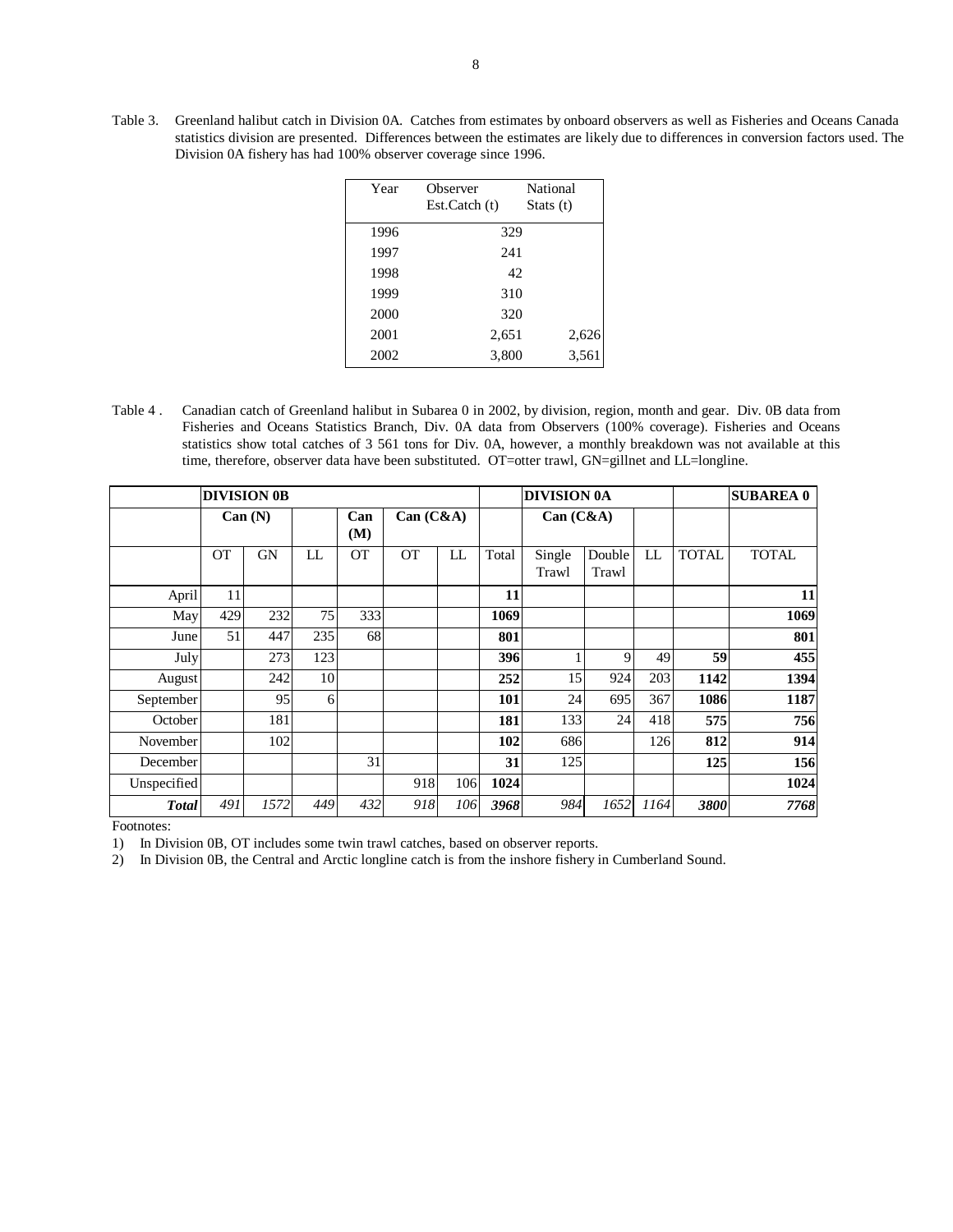| Table 5. Overview of length (cm) parameters from the sampled catch for the Div. 0A fishery 1996-2002. |  |  |
|-------------------------------------------------------------------------------------------------------|--|--|
|                                                                                                       |  |  |

a) Otter Trawl

|      | Length range |        |              | Modal Length |        |              | Mean Length |        |         | Percent      |
|------|--------------|--------|--------------|--------------|--------|--------------|-------------|--------|---------|--------------|
| Year | Male         | Female | Unknown Male |              | Female | Unknown Male |             | Female | Unknown | $\leq$ 45 cm |
| 1996 | 22-80        | 20-95  | $30-46$      | 49           |        | 40<br>50     | 45.5        | 48.3   | 38.9    | 50.6         |
| 1997 | 24-78        | 24-94  |              | 48           | 50, 52 |              | 47.6        | 50.0   |         | 32.0         |
| 1998 | $30 - 75$    | 30-87  |              | 46           |        | 49           | 48.1        | 50.8   |         | 26.8         |
| 1999 | $30 - 81$    | 30-99  |              | 46           |        | 47           | 48.0        | 50.2   |         | 34.3         |
| 2000 | 27-68        | 28-94  |              | 45, 48       |        | 47           | 44.1        | 47.7   |         | 39.8         |
| 2001 | 26-80        | 23-104 | 26-98        | 45           |        | 45<br>46     | 44.9        | 46.7   | 49.1    | 51.8         |
| 2002 | 17-75        | 12-102 | $25 - 102$   | 45           |        | 46<br>46     | 46.1        | 48.4   | 48.0    | 36.5         |

b) Longline

|      | Length range |        |              |  | Modal Length |    |              |  | Mean Length |      |            |                       |
|------|--------------|--------|--------------|--|--------------|----|--------------|--|-------------|------|------------|-----------------------|
| Year | Male         | Female | Unknown Male |  | Female       |    | Unknown Male |  | Female      |      | Unknown    | $\leq$ 45 cm          |
| 2002 | 33-82        | 32-104 | 34-129       |  |              | 49 | 46           |  | 50.0        | 55.3 | 55<br>JJ.I | 102<br>L <i>J</i> . 4 |

Table 6. Catch at age (000) and mean lengths (cm) and weights (kg) at age, for Greenland halibut in the Div. 0AB fishery in 2002.

|                | Div. 0A  |                                |            | Mean  |                |              | Div. 0B        |           |                | Mean |                |                         |
|----------------|----------|--------------------------------|------------|-------|----------------|--------------|----------------|-----------|----------------|------|----------------|-------------------------|
| Age            | $\bf{L}$ | <b>OT</b>                      | <b>Tot</b> | Len   | Wgt            | <b>SOP</b>   | $LL+GN$        | <b>OT</b> | <b>Tot</b>     | Len  | Wgt            | <b>SOP</b>              |
| 4              |          | 1                              | 1          | 32.5  | 0.265          | $\mathbf{0}$ |                | $\ast$    | 0.01           | 32.5 | 0.265          | $\theta$                |
| 5              | 1        | 31                             | 35         | 36.4  | 0.388          | 14           |                | 4         | $\overline{4}$ | 38.2 | 0.453          | $\overline{\mathbf{c}}$ |
| 6              | 55       | 458                            | 560        | 41.9  | 0.611          | 342          | 2              | 137       | 139            | 42.6 | 0.647          | 90                      |
| $\overline{7}$ | 242      | 1487                           | 1889       | 46.7  | 0.875          | 1653         | 88             | 856       | 944            | 47.7 | 0.939          | 886                     |
| $\,8\,$        | 134      | 461                            | 650        | 52.0  | 1.240          | 806          | 141            | 401       | 541            | 53.0 | 1.319          | 714                     |
| 9              | 54       | 78                             | 145        | 58.5  | 1.808          | 262          | 106            | 111       | 217            | 59.2 | 1.870          | 406                     |
| 10             | 38       | 37                             | 82         | 63.2  | 2.323          | 190          | 108            | 68        | 176            | 63.2 | 2.317          | 408                     |
| 11             | 13       | 11                             | 26         | 68.7  | 3.062          | $80\,$       | 73             | 21        | 94             | 70.7 | 3.412          | 321                     |
| 12             | 12       | 5                              | 18         | 71.4  | 3.445          | 62           | 57             | 8         | 65             | 72.0 | 3.545          | 230                     |
| 13             | 6        | $\mathbf{1}$                   | 7          | 78.4  | 4.680          | 33           | 48             | 1         | 49             | 79.3 | 4.866          | 238                     |
| 14             | 1        | ∗                              | 1          | 88.7  | 6.990          | 7            | 20             | $\ast$    | 20             | 86.4 | 6.412          | 128                     |
| 15             | 1        | ∗                              | 2          | 88.6  | 6.955          | 14           | 18             |           | 18             | 88.6 | 6.955          | 125                     |
| 16             | 1        | *                              | 1          | 93.6  | 8.326          | 8            | $10\,$         |           | 10             | 93.3 | 8.234          | 82                      |
| $17 *$         |          | *                              | 0.3        | 96.5  | 9.171          | 3            | $\overline{c}$ |           | $\overline{c}$ | 97.2 | 9.384          | 19                      |
| $18 *$         |          | *                              | 0.1        | 100.6 | 10.488         |              | 1              |           | $\mathbf{1}$   | 98.5 | 9.787          | 10                      |
|                |          |                                |            |       |                | 3475         |                |           |                |      |                | 3659                    |
|                |          | * indicates less than 500 fish |            |       | $catch = 3800$ |              |                |           |                |      | $catch = 3968$ |                         |
|                |          |                                |            |       |                | 91%          |                |           |                |      |                | 92%                     |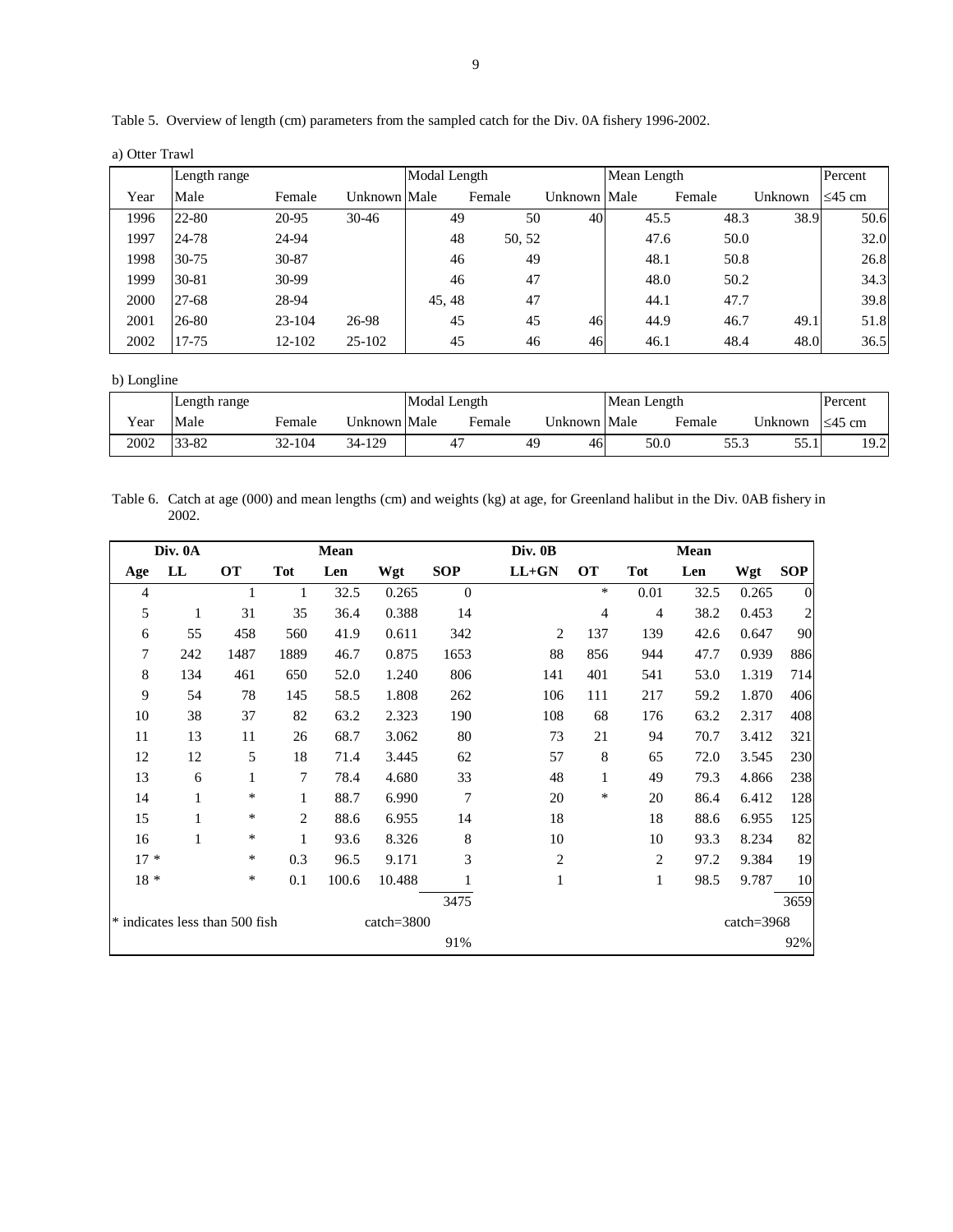|                               | A) Catch-at-Age (000's) |                  |                  |                  |                            |                  |                          |                               |                  |                         |                  |                  |                  |                    |                  |
|-------------------------------|-------------------------|------------------|------------------|------------------|----------------------------|------------------|--------------------------|-------------------------------|------------------|-------------------------|------------------|------------------|------------------|--------------------|------------------|
| Age                           | 1988                    | 1989             | 1990             | 1991             | 1992                       | 1993             | 1994                     |                               |                  | 1995 1996 1997 1998     |                  | 1999             | 2000             |                    | 2001 2002        |
| $\mathbf{1}$                  | $\boldsymbol{0}$        | $\boldsymbol{0}$ | $\boldsymbol{0}$ | $\boldsymbol{0}$ | $\boldsymbol{0}$           | $\boldsymbol{0}$ | $\boldsymbol{0}$         | $\boldsymbol{0}$              | $\boldsymbol{0}$ | $\boldsymbol{0}$        | $\boldsymbol{0}$ | $\boldsymbol{0}$ | $\boldsymbol{0}$ | $\boldsymbol{0}$   | $\boldsymbol{0}$ |
| $\overline{2}$                | $\boldsymbol{0}$        | 0                | $\boldsymbol{0}$ | 0                | $\boldsymbol{0}$           | $\boldsymbol{0}$ | $\boldsymbol{0}$         | $\boldsymbol{0}$              | $\boldsymbol{0}$ | $\boldsymbol{0}$        | $\boldsymbol{0}$ | 0                | $\boldsymbol{0}$ | $\boldsymbol{0}$   | $\boldsymbol{0}$ |
| 3                             | 0                       | 0                | $\boldsymbol{0}$ | $\boldsymbol{0}$ | $\boldsymbol{0}$           | $\boldsymbol{0}$ | $\boldsymbol{0}$         | 0                             | $\boldsymbol{0}$ | 0                       | 1                | $\boldsymbol{0}$ | $\boldsymbol{0}$ | $\boldsymbol{0}$   | $\boldsymbol{0}$ |
| 4                             | 0                       | 0                | $\boldsymbol{0}$ | 0                | 9                          | 1                | 2                        | $\boldsymbol{0}$              | 2                | 6                       | 6                | 1                | 1                | $\mathbf{0}$       | $\boldsymbol{0}$ |
| 5                             | 0                       | 0                | $\overline{2}$   | 14               | 45                         | 30               | 45                       | 18                            | 34               | 58                      | 42               | 25               | 61               | 13                 | 4                |
| 6                             | 0                       | 0                | 53               | 208              | 524                        | 332              | 181                      | 189                           | 296              | 355                     | 225              | 145              | 389              | 202                | 139              |
| 7                             | $\mathbf{1}$            | $\mathfrak{2}$   | 398              | 1191             | 2078                       | 1668             | 1033                     | 1254                          | 1726             | 1273                    | 579              | 610              | 752              | 695                | 944              |
| 8                             | 5                       | 9                | 1387             | 1888             | 2738                       | 1933             | 735                      | 641                           | 1193             | 1050                    | 416              | 523              | 669              | 398                | 541              |
| 9                             | 9                       | 11               | 1186             | 1059             | 1688                       | 891              | 483                      | 388                           | 596              | 478                     | 307              | 346              | 404              | 291                | 217              |
| 10                            | 18                      | 13               | 663              | 447              | 657                        | 474              | 140                      | 245                           | 309              | 216                     | 253              | 199              | 296              | 303                | 176              |
| 11                            | 24                      | 14               | 335              | 175              | 217                        | 156              | 85                       | 168                           | 134              | 173                     | 224              | 119              | 264              | 228                | 94               |
| 12                            | 31                      | 30               | 184              | 122              | 147                        | 89               | 82                       | 168                           | 84               | 90                      | 97               | 104              | 185              | 138                | 65               |
| 13                            | 39                      | 32               | 183              | 96               | 120                        | 50               | 57                       | 62                            | 34               | 67                      | 75               | 104              | 91               | 45                 | 49               |
| 14                            | 30                      | 34               | 111              | 50               | 60                         | 22               | 25                       | 29                            | 17               | 15                      | 49               | 57               | 42               | 20                 | 20               |
| 15                            | 24                      | 20               | 63               | 30               | 24                         | 13               | 17                       | 16                            | 10               | 9                       | 6                | 33               | 32               | $\overline{4}$     | 18               |
| 16                            | 8                       | 8                | 14               | 4                | 6                          | 4                | 11                       | 5                             | $\overline{2}$   | 7                       | $\mathbf{1}$     | 18               | 6                | 0.04               | 10               |
| 17                            | $\mathbf{1}$            | $\boldsymbol{0}$ | $\overline{c}$   | $\boldsymbol{0}$ | $\mathbf{1}$               | $\boldsymbol{0}$ | $\overline{c}$           | 1                             | 1                | 1                       | $\boldsymbol{0}$ | 9                | $\mathbf{1}$     | $\mathbf{0}$       | $\overline{c}$   |
| 18                            | $\boldsymbol{0}$        | 0                | $\boldsymbol{0}$ | $\boldsymbol{0}$ | $\boldsymbol{0}$           | $\boldsymbol{0}$ | $\mathbf{1}$             | $\boldsymbol{0}$              | $\boldsymbol{0}$ | $\theta$                | $\boldsymbol{0}$ | $\mathbf{1}$     | 1                | $\boldsymbol{0}$   | 1                |
| 19                            | $\boldsymbol{0}$        | 0                | $\boldsymbol{0}$ | 0                | $\boldsymbol{0}$           | $\boldsymbol{0}$ | $\mathbf{0}$             | $\boldsymbol{0}$              | $\boldsymbol{0}$ | 0                       | $\boldsymbol{0}$ | 1                | 0                | $\boldsymbol{0}$   | $\boldsymbol{0}$ |
| Total                         | 190                     | 173              | 4580             | 5285             | 8313                       | 5663             | 2899                     | 3184                          | 4439             | 3798                    | 2281             | 2295             | 3194             | 2337               | 2280             |
| $\text{Catch}(t)$             | 1024                    | 907              | 9498             |                  | 8606 12358                 | 7489             | 4274                     |                               |                  | 5299 6721 5740 4370     |                  | 4567             | 5393             |                    | 4895 3968        |
| B) Weight- at Age (kg)<br>Age | 1988                    | 1989             | 1990             | 1991             | 1992                       | 1993             | 1994                     | 1995                          | 1996             |                         | 1997 1998        | 1999             | 2000             |                    | 2001 2002        |
| 1<br>$\overline{c}$<br>3      |                         |                  |                  |                  |                            |                  |                          |                               |                  |                         | 0.173            |                  |                  |                    |                  |
| 4                             |                         |                  |                  |                  |                            | 0.196 0.175      | 0.228                    |                               |                  | 0.269 0.241 0.337       |                  | 0.367            | 0.387            |                    | 0.265            |
| 5                             |                         |                  | 0.376            | 0.356            |                            | 0.333 0.302      |                          | 0.406 0.358 0.351 0.359 0.450 |                  |                         |                  | 0.466            | 0.504            | 0.477 0.453        |                  |
| 6                             |                         |                  | 0.562            | 0.554            |                            | 0.572 0.526      | 0.559                    |                               |                  | 0.568 0.537 0.547 0.630 |                  | 0.599            | 0.634            | 0.684 0.647        |                  |
| 7                             | 0.818 0.785             |                  | 0.813            | 0.820            |                            | 0.829 0.810      |                          | 0.857 0.897 0.896 0.862 0.909 |                  |                         |                  | 0.866            | 0.905            | 0.916 0.939        |                  |
| 8                             |                         | 1.200 1.076      | 1.098            | 1.143            |                            | 1.162 1.170      | 1.210                    |                               |                  | 1.302 1.321 1.276 1.280 |                  | 1.270            | 1.268            | 1.320 1.319        |                  |
| $\overline{9}$                | 1.781                   | 1.585            | 1.533            | 1.632            |                            | 1.692 1.716      | 1.690                    | 1.810 1.814 1.838 1.845       |                  |                         |                  | 1.780            | 1.828            | 1.821 1.870        |                  |
| 10                            | 2.446                   | 2.149            | 2.122            | 2.333            | 2.420                      | 2.357            | 2.235                    |                               |                  | 2.523 2.397 2.378 2.490 |                  | 2.372            | 2.399            | 2.416 2.317        |                  |
| 11                            |                         | 3.244 2.878      | 2.961            | 3.390            |                            | 3.390 3.264      |                          | 2.767 3.152 3.141 3.005 3.185 |                  |                         |                  | 3.024            | 3.046            | 3.053 3.412        |                  |
| 12                            | 4.169 3.822             |                  | 3.916            |                  | 4.364 4.309 4.266          |                  |                          | 3.426 3.927 3.979 3.831 3.903 |                  |                         |                  | 3.761            |                  | 3.829 3.654 3.545  |                  |
| 13                            |                         | 5.136 4.929      | 4.986            | 5.610            | 5.555 5.519                |                  |                          | 4.608 5.007 5.132 4.932 4.819 |                  |                         |                  | 4.765            | 4.768            | 4.715 4.866        |                  |
| 14                            |                         | 6.317 6.265      | 6.275            |                  | 7.022 7.176 6.803          |                  |                          | 6.038 5.893 5.943 5.713 6.025 |                  |                         |                  | 5.463            | 5.596            | 6.005 6.412        |                  |
| 15                            |                         | 7.736 7.825      | 8.049            | 8.669            | 8.786 7.976                |                  |                          | 6.534 6.849 6.568 6.783 6.858 |                  |                         |                  | 6.835            | 6.369            | 6.413 6.955        |                  |
| 16                            |                         | 9.511 9.883      |                  |                  | 10.354 10.849 10.269 9.786 |                  |                          | 6.106 8.654 8.168 8.002 7.977 |                  |                         |                  | 8.068            |                  | 7.926 10.448 8.234 |                  |
| 17                            | 10.772                  |                  | 12.804           |                  | 11.951                     |                  | 10.006 9.937 8.694 8.641 |                               |                  |                         |                  | 9.104            | 8.964            |                    | 9.384            |
| 18                            |                         |                  |                  |                  |                            |                  | 6.655                    |                               |                  |                         |                  |                  | 10.611 10.138    |                    | 9.787            |
| 19                            |                         |                  |                  |                  |                            |                  |                          |                               |                  |                         |                  | 11.736           |                  |                    |                  |

Table 7. A) Catch-at-Age B) mean weight-at-age C) sum of products, for Greenland Halibut in Subarea O (mainly Div. OB).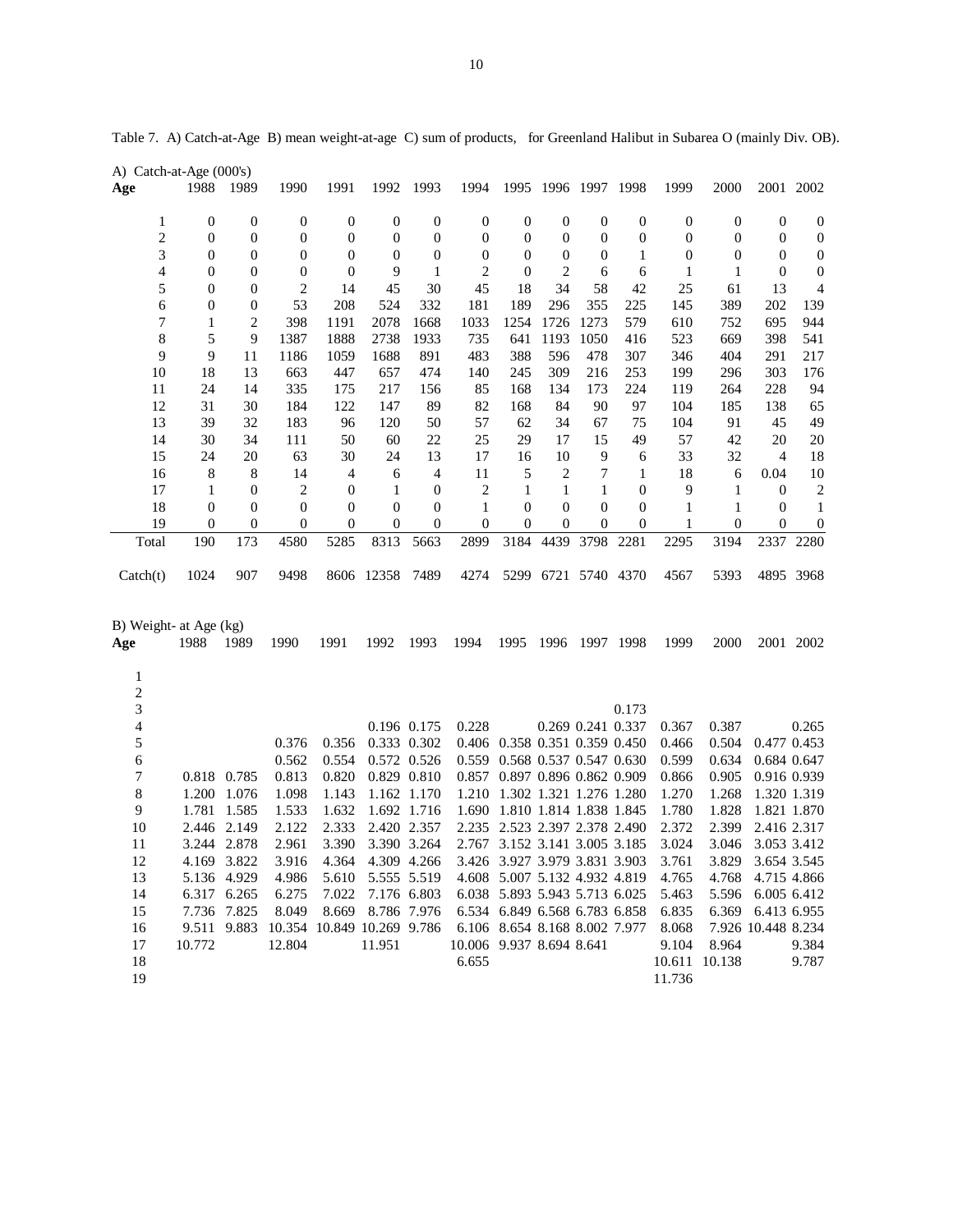Table 7. Continued.

|                          | C) Sum of products |       |               |               |         |               |        |        |         |                      |       |        |        |         |        |
|--------------------------|--------------------|-------|---------------|---------------|---------|---------------|--------|--------|---------|----------------------|-------|--------|--------|---------|--------|
| (t)                      |                    |       |               |               |         |               |        |        |         |                      |       |        |        |         |        |
| Age                      | 1988               | 1989  | 1990          | 1991          | 1992    | 1993          | 1994   | 1995   | 1996    | 1997                 | 1998  | 1999   | 2000   | 2001    | 2002   |
|                          |                    |       |               |               |         |               |        |        |         |                      |       |        |        |         |        |
| 1                        | 0.0                | 0.0   | 0.0           | 0.0           | 0.0     | 0.0           | 0.0    | 0.0    | $0.0\,$ | $0.0\,$              | 0.0   | 0.0    | 0.0    | 0.0     | 0.0    |
| $\overline{c}$           | 0.0                | 0.0   | 0.0           | 0.0           | 0.0     | 0.0           | 0.0    | 0.0    | 0.0     | $0.0\,$              | 0.0   | 0.0    | 0.0    | 0.0     | 0.0    |
| 3                        | 0.0                | 0.0   | 0.0           | 0.0           | 0.0     | 0.0           | 0.0    | 0.0    | 0.0     | 0.0                  | 0.2   | 0.0    | 0.0    | $0.0\,$ | 0.0    |
| $\overline{\mathcal{L}}$ | 0.0                | 0.0   | 0.0           | 0.0           | 1.8     | 0.2           | 0.5    | 0.0    | 0.7     | 1.4                  | 2.0   | 0.4    | 0.0    | 0.0     | 0.0    |
| 5                        | 0.0                | 0.0   | 0.7           | 5.0           | 14.9    | 8.9           | 18.5   | 6.4    | 12.0    | 20.8                 | 18.9  | 11.5   | 30.7   | 6.2     | 1.8    |
| 6                        | 0.0                | 0.0   | 29.9          | 115.2         | 299.7   | 174.9         | 101.2  | 107.4  | 158.9   | 194.2                | 141.8 | 86.7   | 246.6  | 138.2   | 89.9   |
| 7                        | 0.8                | 1.6   | 324.0         | 976.8         |         | 1722.5 1351.4 | 885.0  | 1124.8 |         | 1546.1 1097.3        | 526.3 | 528.1  | 680.6  | 636.6   | 886.4  |
| 8                        | 6.0                | 9.7   | 1522.9 2158.2 |               |         | 3181.9 2261.6 | 889.3  | 834.6  |         | 1576.5 1339.8        | 532.5 | 664.3  | 848.3  | 525.4   | 713.6  |
| 9                        | 16.0               | 17.4  | 1817.8 1728.9 |               |         | 2856.4 1529.4 | 815.7  | 702.3  | 1080.2  | 878.6                | 566.4 | 616.2  | 738.5  | 529.9   | 405.8  |
| 10                       | 44.0               | 27.9  |               | 1405.9 1043.2 |         | 1590.3 1117.6 | 313.9  | 618.1  | 741.4   | 513.6                | 630.0 | 472.9  | 710.1  | 732.0   | 407.8  |
| 11                       | 77.9               | 40.3  | 990.9         | 592.1         | 736.2   | 510.5         | 235.4  | 529.5  | 420.8   | 519.9                | 713.4 | 359.8  | 804.1  | 696.1   | 320.7  |
| 12                       | 129.2              | 114.7 | 719.6         | 533.6         | 631.9   | 377.7         | 281.3  | 659.7  | 334.3   | 344.8                | 378.6 | 391.0  | 708.4  | 504.3   | 230.4  |
| 13                       | 200.3              | 157.7 | 911.5         | 538.9         | 665.4   | 276.9         | 264.4  | 310.4  | 175.0   | 330.4                | 361.4 | 495.4  | 433.9  | 212.2   | 238.4  |
| 14                       | 189.5              | 213.0 | 698.0         | 349.6         | 433.8   | 147.2         | 149.3  | 170.9  | 101.3   | 85.7                 | 295.2 | 310.3  | 235.0  | 120.1   | 128.2  |
| 15                       | 185.7              | 156.5 | 506.0         | 257.4         | 206.6   | 102.0         | 109.9  | 109.6  | 64.0    | 61.0                 | 41.1  | 227.1  | 203.8  | 25.7    | 125.2  |
| 16                       | 76.1               | 79.1  | 140.2         | 47.4          | 57.5    | 38.5          | 66.4   | 43.3   | 19.9    | 56.0                 | 8.0   | 147.0  | 47.6   | 0.4     | 82.3   |
| 17                       | 10.8               | 0.0   | 24.8          | 0.0           | 13.4    | $0.0\,$       | 19.8   | 9.9    | 10.6    | 8.6                  | 0.0   | 78.1   | 9.0    | 0.0     | 18.8   |
| 18                       | 0.0                | 0.0   | 0.0           | 0.0           | 0.0     | $0.0\,$       | 6.6    | 0.0    | 0.0     | 0.0                  | 0.0   | 11.4   | 1.0    | 0.0     | 9.8    |
| 19                       | 0.0                | 0.0   | 0.0           | 0.0           | 0.0     | 0.0           | 0.0    | 0.0    | 0.0     | 0.0                  | 0.0   | 11.7   | 0.0    | 0.0     | 0.0    |
| <b>SOP</b>               | 936.3              | 817.9 | 9092.2        | 8346.3        | 12412.1 | 7896.7        | 4157.0 | 5227.0 |         | 6241.8 5452.3 4215.8 |       | 4400.1 | 5697.6 | 4127.0  | 3659.2 |
| SOP/                     | 0.91               | 0.90  | 0.96          | 0.97          | 1.00    | 1.05          | 0.97   | 0.99   | 0.93    | 0.95                 | 0.96  | 0.96   | 1.06   | 0.84    | 0.92   |
| catch                    |                    |       |               |               |         |               |        |        |         |                      |       |        |        |         |        |

Table 8 a). Trawl CPUE (kg/h) in Div. 0A, non-standardized mean for all vessels combined, (no net damage or loss of fish, tow duration ≥2hrs.).

| Year | Single Trawl Mean | s.d. | # tows | Twin Trawl Mean CPUE | s.d. | # tows |
|------|-------------------|------|--------|----------------------|------|--------|
|      | CPUE (kg/h)       |      |        | (kg/h)               |      |        |
| 1996 | 641               | 366  | 106    |                      |      |        |
| 1997 | 336               | 277  | 91     | 498                  | 430  | 38     |
| 1998 | 619               | 302  | 12     |                      |      |        |
| 1999 | 628               | 217  | 84     |                      |      |        |
| 2000 | 339               | 178  | 10     | 863                  | 454  | 47     |
| 2001 | 494               | 228  | 369    | 882                  | 557  | 256    |
| 2002 | 842               | 565  | 215    | 1224                 | 624  | 217    |

b). Longline CPUE (kg/1000 hooks) in Div. 0A, non-standardized mean for five vessels.

| Year | Mean CPUE $(kg/1000$ hooks) | s.d. | # sets |
|------|-----------------------------|------|--------|
| ാററാ |                             | 108  |        |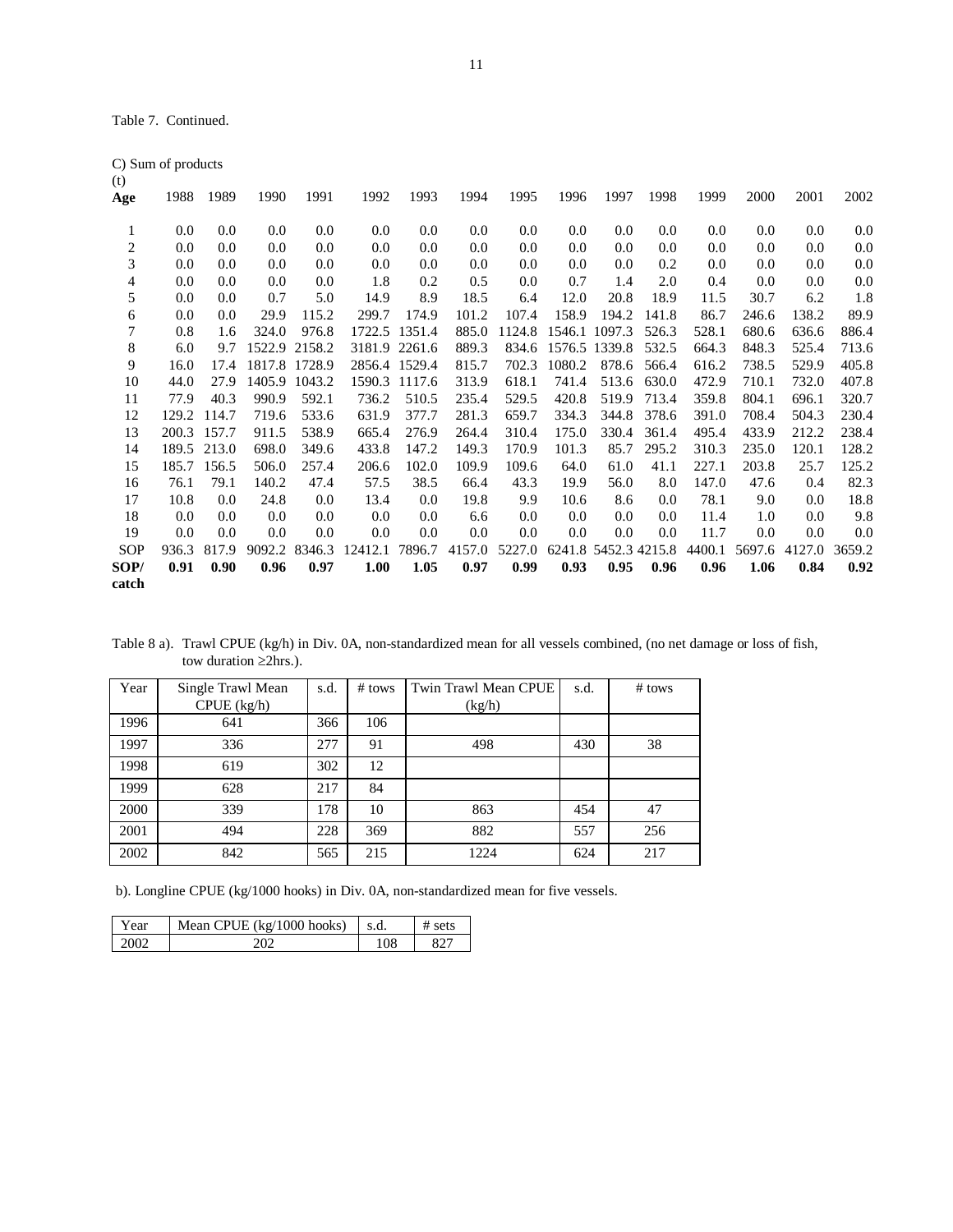

Fig. 1. Division 0A catch distribution, non-standardized CPUE (kg/h) for 2001 for both single and double trawls. Two of five vessels used both a single and a double trawl.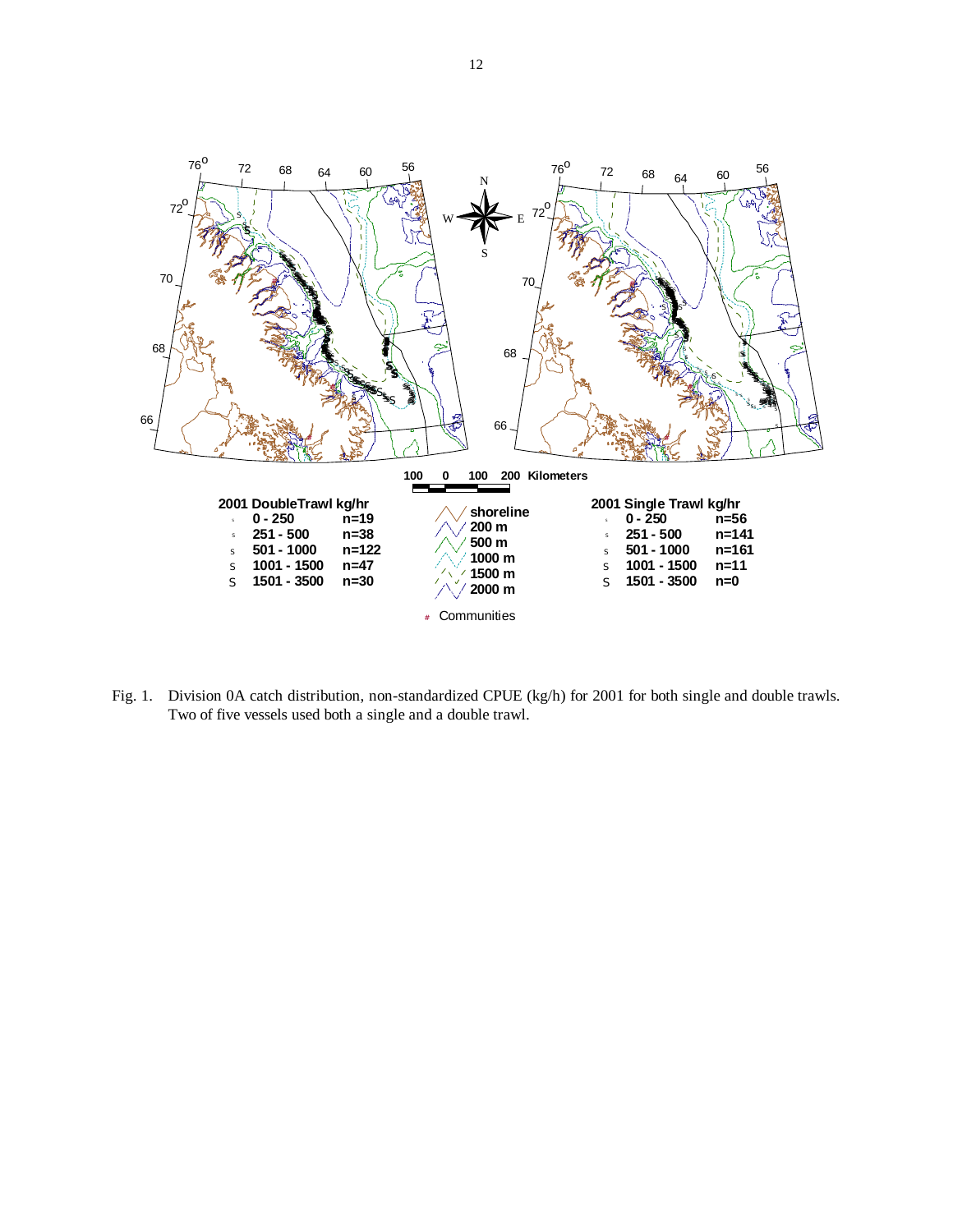

Fig. 2. Division 0A catch distribution, non-standardized CPUE (kg/h) for 2002 for both single and double trawls. Two of the four trawlers operating in this Division used both single and double trawls.



Fig. 3. Catch distribution for five long-line vessels operating in Div. 0A in 2002, CPUE (kg/1000 hks).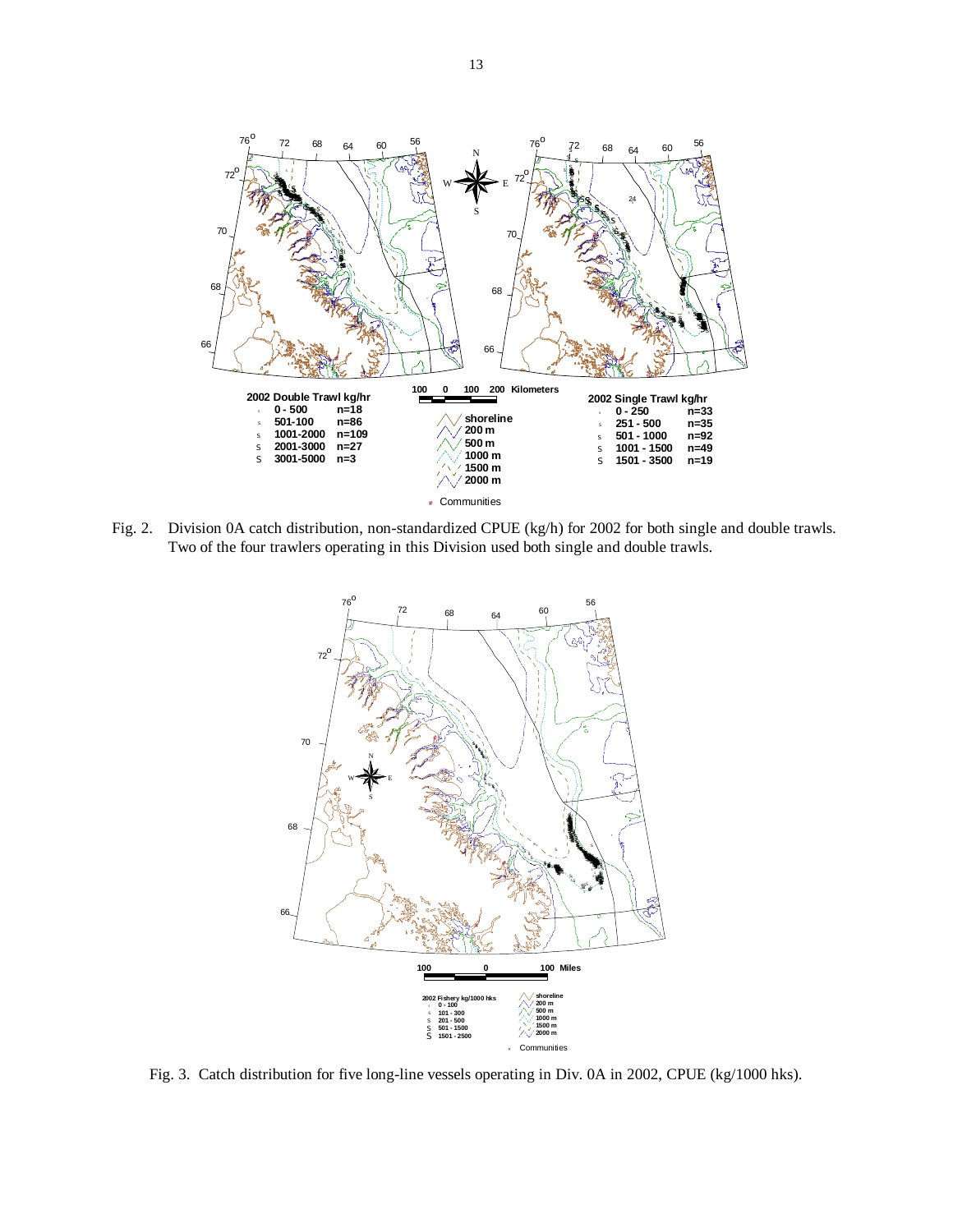

Fig. 4. Distribution of Can (N) Greenland halibut catch (tons) from the 2002 commercial fishery in Subarea 0. Represented is gillnet, longline and otter trawl from directed fisheries and by-catch from other fisheries. The data are aggregated by 10-minute square where position was recorded on the logbook.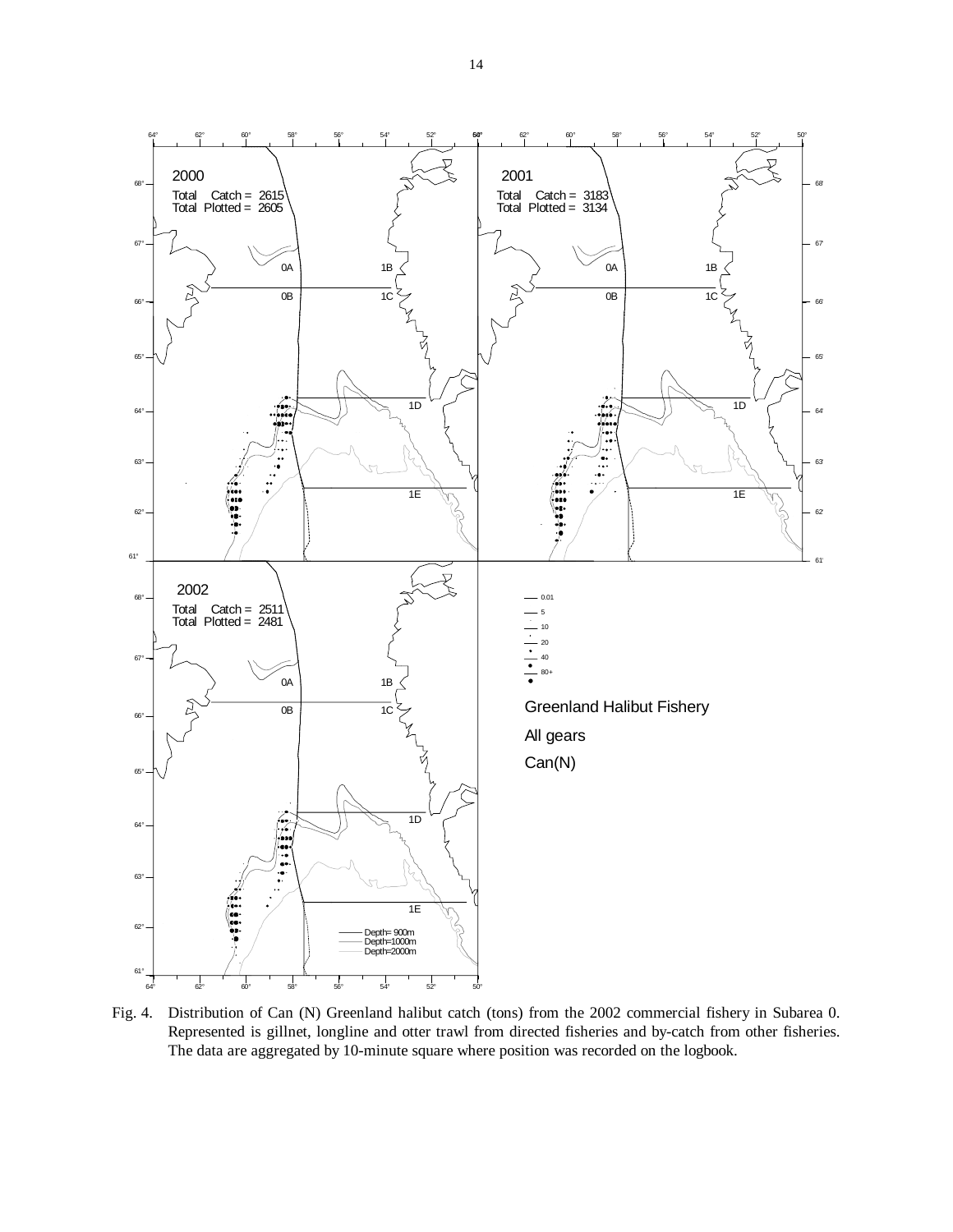

Fig. 5. Greenland halibut length frequency for the Div. 0A fishery, 1996-2002. Data from the sampled catch. Both trawl and longline gear was used in 2002.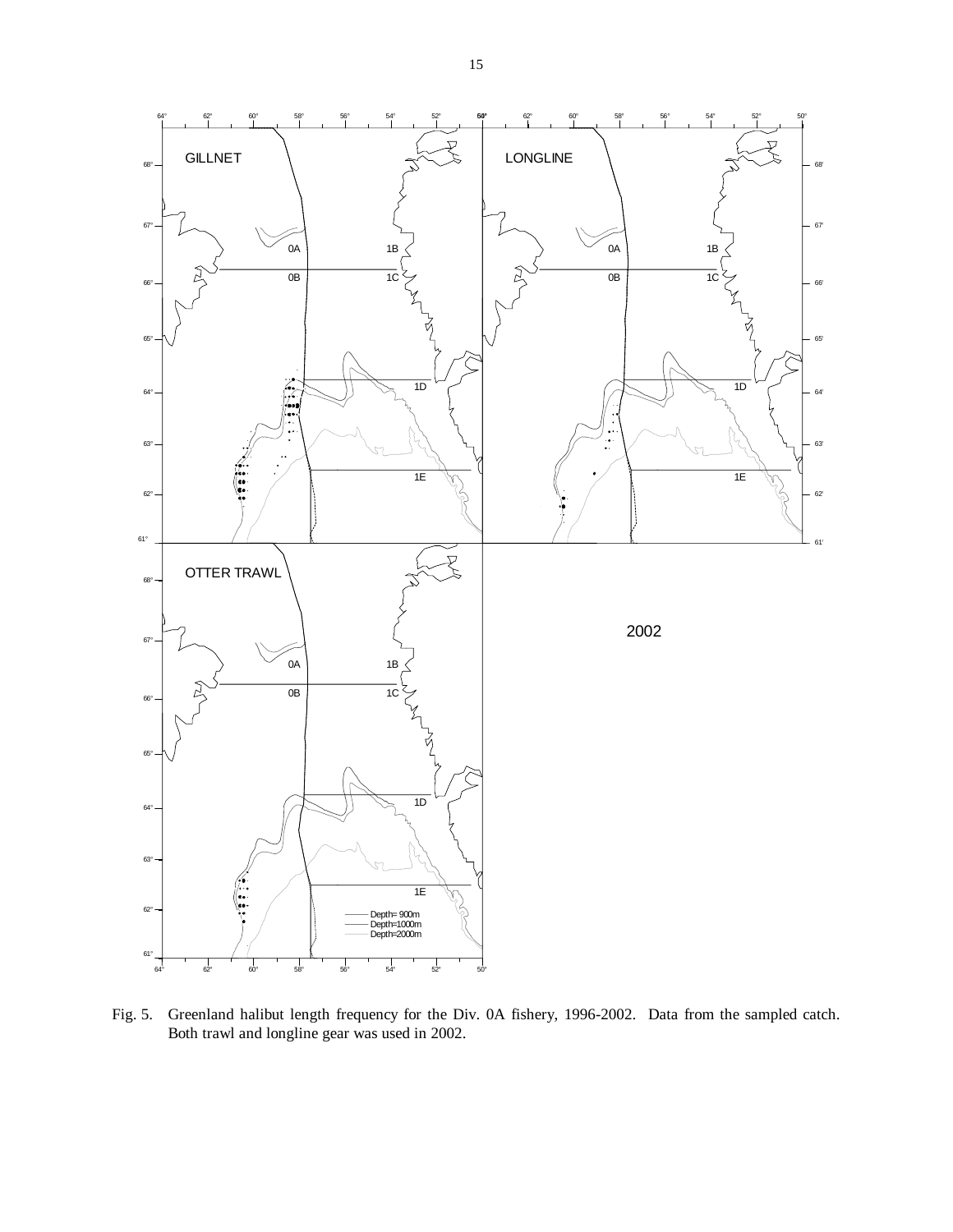

Fig. 6. Greenland halibut length frequency for the Div. 0A fishery, 1996-2002. Data from the sampled catch. Both trawl and longline gear was used in 2002.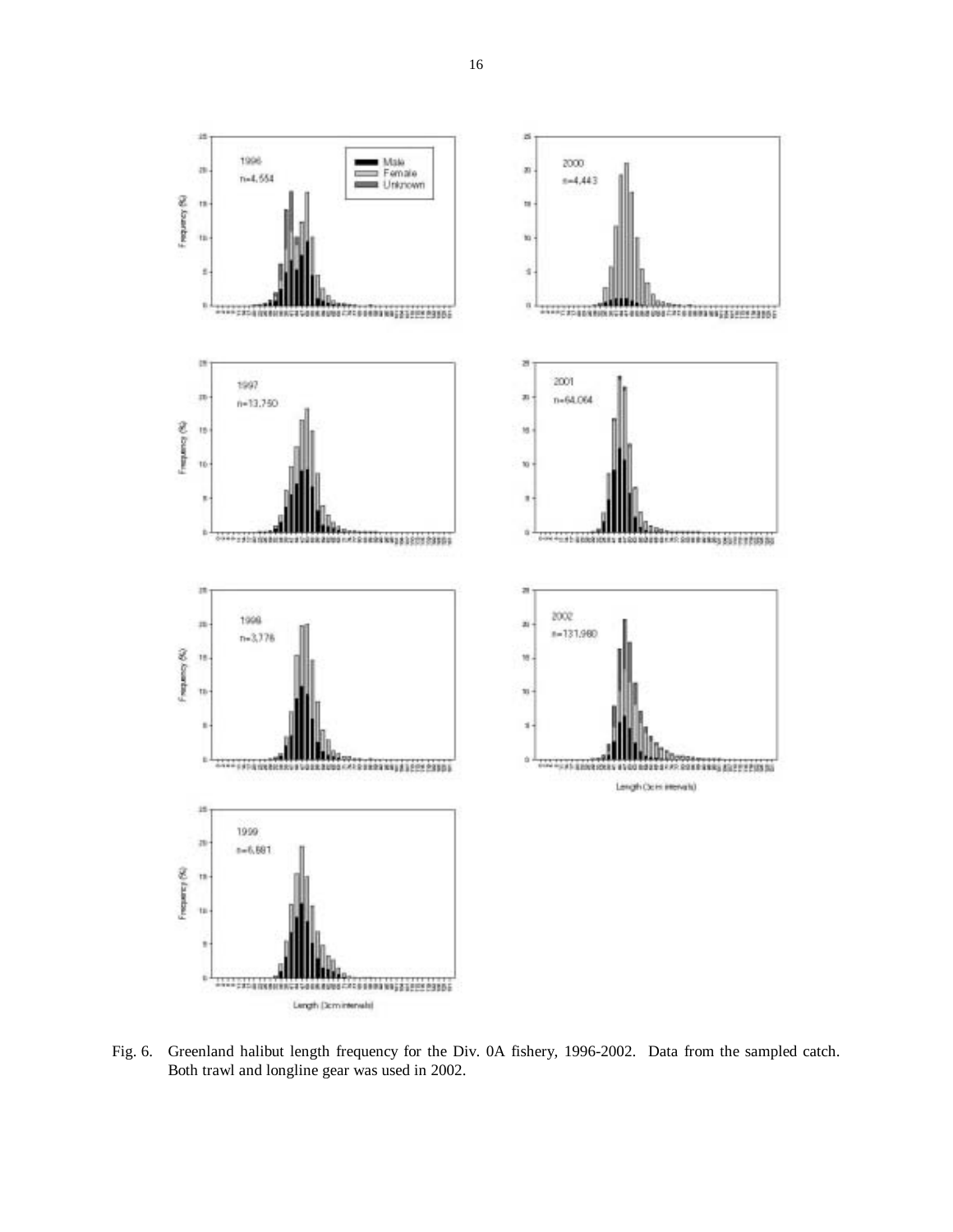

Fig. 7. Length frequency for the Subarea 0, 2002 fishery by area, gear type, and sex. Length frequency sample data raised to the total catch expressed as per mille. There were longline and gillnet fleets fishing in Div. 0B however, the observers did not collect length samples in 2002.